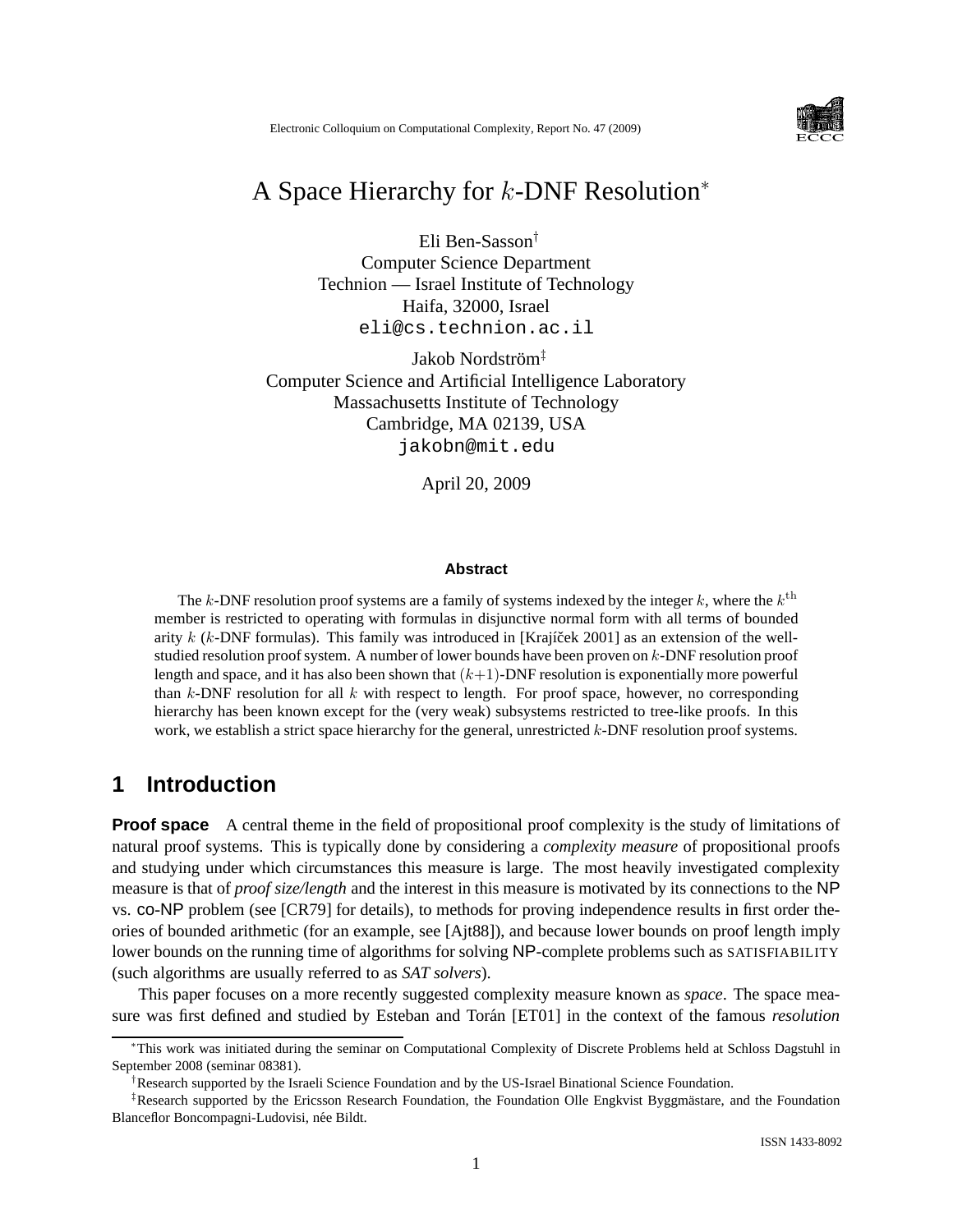#### <sup>A</sup> SPACE HIERARCHY FOR k-DNF RESOLUTION

proof system introduced by Blake [Bla37], and was generalized to other proof systems by Alekhnovich et al. in [ABSRW02]. Roughly speaking, the space of proving a formula corresponds to the minimal size of a blackboard needed to verify all steps in the proof. The interest in space complexity stems from two main sources that we survey next.

First, there are intricate and often surprising connections between the space and length complexity measures. Esteban and Torán showed in [ET01] that space lower bounds imply length lower bounds for the proof system of *tree-like resolution*. Recall that the *tree-like* version of a *sequential*<sup>1</sup> proof system has the added constraint that every line in the proof can be used at most once to derive a subsequent line. In terms of space, a proof is tree-like if any "claim" appearing on the blackboard must be erased immediately after it has been used to derive a new "claim". Another connection between space and length is that these two measures sometimes display a *trade-off* . By this we mean that there are formulas having proofs in both short length and small space, but for which there cannot exist proofs in short length and small space *simultaneously*. Such a space-length trade-off was shown initially for tree-like resolution by the first author in [BS02] and more recently for (non-tree-like) resolution in [HP07, Nor07, BSN09].

A second motivation to study space is because of its connection to the memory consumption of SAT solvers. For instance, the family of backtracking heuristics suggested by [DP60, DLL62] and known as *Davis-Putnam-Logemann-Loveland (DPLL)* SAT solvers have the following property. When given as input an unsatisfiable formula F in conjunctive normal form—called henceforth a *CNF formula*—the description of the execution of a DPLL SAT solver corresponds to a tree-like resolution proof refuting  $F$ . Thus, lower bounds on tree-like refutation space imply lower bounds on the *memory consumption* of DPLL SAT solvers, much like lower bounds on tree-like refutation length imply lower bounds on the *running time* of DPLL heuristics. Of late, a family of SAT solvers known as *DPLL with clause learning* (denoted DPLL+) has been put to practical use with impressive success. For instance, an overwhelming majority of the best algorithms in recent rounds of the international SAT competitions (see [SAT]) belong to this class. These SAT solvers have the property that an execution trace corresponds to a (non-tree-like) resolution refutation. Hence, space lower bounds in general, unrestricted resolution translate into memory lower bounds for these algorithms.

We end this discussion by pointing out that there is still much left to explore regarding the connection between space lower bounds in proof complexity and memory consumption of SAT solvers. On the one hand, the memory consumption of a "typical" DPLL+ SAT solver can be far greater than the theoretical upper bounds on refutation space. On the other hand, the theoretical lower bounds on refutation space are *worst-case* bounds for *non-deterministic algorithms*, i.e., they apply even to the most memory-efficient proof theoretically possible, which is not remotely close to the kind of proofs produced by a typical SAT solver. Understanding what kind of limitations one can get on the memory consumption of SAT solvers from refutation space lower bounds remains as an interesting challenge.

k**-DNF resolution** The family of sequential proof systems known as k*-DNF resolution* was introduced by Krajíček in [Kra01] as a intermediate step between resolution and depth-2 Frege. Roughly speaking, for integers  $k > 0$  the  $k<sup>th</sup>$  member of this family, denoted henceforth by  $\Re(k)$ , is only allowed to reason in terms of formulas in disjunctive normal form (*DNF formulas*) with the added restriction that any conjunction in any formula is over at most k literals. For  $k = 1$ , the lines in the proof are hence disjunctions of literals, and the system  $\mathfrak{R}(1)$  is standard resolution. At the other extreme,  $\mathfrak{R}(\infty)$  is equivalent to depth-2 Frege.

The original motivation to study this family of proof systems, as stated in [Kra01], was to better understand the complexity of counting in weak models of bounded arithmetic, and it was later observed that these systems are also related to SAT solvers that reason using multi-valued logic (see [JN02] for a discussion of this point). By now a number of works have shown superpolynomial lower bounds on the length of

<sup>&</sup>lt;sup>1</sup>A proof system is said to be *sequential* if a proof  $\pi$  in the system is a *sequence* of lines  $\pi = \{L_1, \ldots, L_{\tau}\}\$  where each line is derived from previous lines by one of a finite set of allowed *inference rules* (See Section 2 for formal definitions).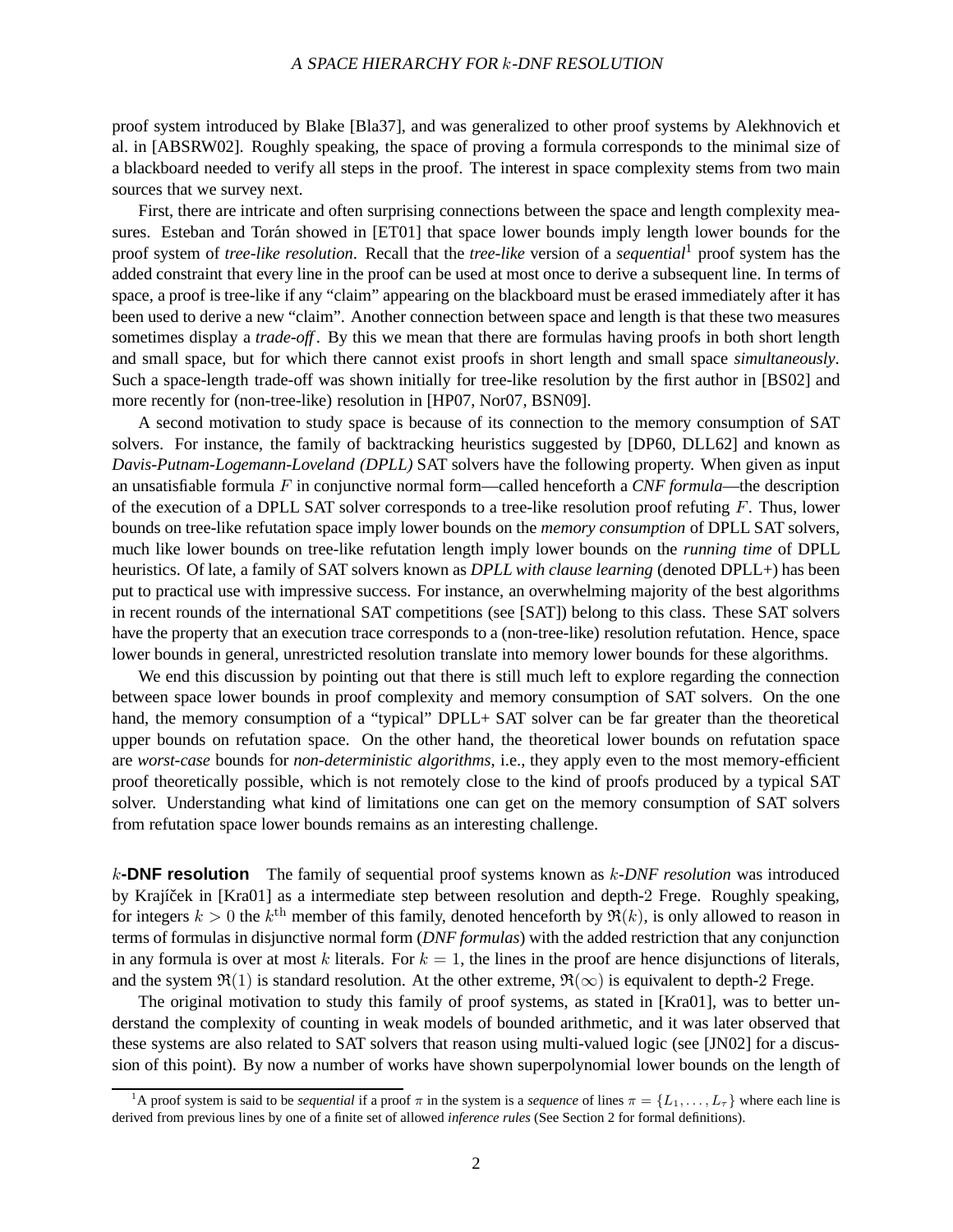#### <sup>1</sup> INTRODUCTION

 $\Re(k)$ -refutations, most notably for (various formulations of) the pigeonhole principle and for random CNF formulas [AB04, ABE02, Ale05, JN02, Raz03, SBI04, Seg05]. Of particular relevance to our current work are the results of Segerlind et al. [SBI04] and of Segerlind [Seg05] showing that the family of  $\Re(k)$  systems form a *strict hierarchy* with respect to proof length. More precisely, they prove that for every integer  $k > 0$ there exists a family of formulas  ${F_n}$  of arbitrarily large size n such that  $F_n$  has a  $\Re(k+1)$ -refutation of polynomial length  $n^{O(1)}$  but all  $\Re(k)$ -refutations of  $F_n$  require exponential length  $2^{\Omega(n)}$ .

Just as in the case for standard resolution, the understanding of space complexity in  $\Re(k)$  has remained more limited. We are aware of only one prior work by Esteban et al. [EGM04] shedding light on this question. Their paper establish essentially optimal space lower bounds for  $\Re(k)$  and also prove that the family of *tree-like*  $\Re(k)$  systems form a strict hierarchy with respect to space. What they show is that there exist arbitrarily large formulas  $F_n$  of size n that can be refuted in tree-like  $\Re(k+1)$  in constant space but require space  $\Omega(n/\log^2 n)$  to be refuted in tree-like  $\Re(k)$ . It should be pointed out, however, that as observed in [Kra01, EGM04] the family of tree-like  $\Re(k)$  systems for all  $k > 0$  are strictly weaker than standard resolution. As was noted above, the family of general, unrestricted  $\Re(k)$  systems are strictly stronger than resolution, so the results in [EGM04] leave completely open the question of whether there is a strict space hierarchy for (non-tree-like)  $\Re(k)$  or not.

**Main result—a space hierarchy for** k-DNF resolution Our main result is that Krajíček's family of  $\Re(k)$  systems do indeed form a strict hierarchy with respect to space. To explain this result we need to describe more formally what we mean by "space". We view an unsatisfiable CNF formula  $F$  as a set of clauses and, following [ABSRW02], define a  $\Re(k)$ -refutation of F a to be a sequence of *sets* of k-DNF formulas  $\pi = \{ \mathbb{D}_0, \ldots, \mathbb{D}_\tau \}$  such that  $\mathbb{D}_0$  is the empty set and  $\mathbb{D}_\tau$  contains the contradictory empty formula. Informally,  $\mathbb{D}_t$  is a snapshot of the blackboard after the  $t^{\text{th}}$  step of the proof has been performed. The allowed steps, i.e., the transitions from  $\mathbb{D}_{t-1}$  to  $\mathbb{D}_t$  deemed as legal, correspond to *(i)* writing a clause of F on the blackboard, *(ii)* erasing a line from the board, and *(iii)* inferring a new line from those lines present on the board according to the inference rules of  $\Re(k)$ .<sup>2</sup>

The length of a refutation is the number of derivation steps in it. There are several different ways to measure the space of a set  $\mathbb{D}_t$  in our refutation. The crudest way is to count the number of lines on the board, i.e., to measure the size of  $\mathbb{D}_t$ , denoted  $|\mathbb{D}_t|$ . We call this the *formula space*, or simply, *space* of  $\mathbb{D}_t$ . (For standard resolution, this is the well-studied measure of *clause space*.) A finer granulation is to measure the *term space*—the number of terms appearing in the formulas of D. Viewing a DNF formula D as a set of terms this measure is  $\sum_{D \in \mathbb{D}_t} |D|$ . An even finer measure is the *variable space*—the number of appearances of literals in  $\mathbb{D}_t$ , counted with repetition. Viewing a term T as a set of literals this is  $\sum_{D \in \mathbb{D}_t} \sum_{T \in D} |T|$ .

Our hierarchy theorem says that for every fixed k there exists a family of *efficiently constructible*<sup>3</sup> unsatisfiable CNF formulas  ${F_n}_{n=1}^{\infty}$  such that any  $\Re(k)$ -refutation of  $F_n$  must have (formula) space at least  $\Omega\left(\sqrt[k+1]{n/\log n}\right)$  but on the other hand  $F_n$  can be refuted in  $\Re(k+1)$  in constant variable space. (Moreover, the constant space  $\Re(k+1)$ -refutation of  $F_n$  is also of linear length in n.) We point out that these bounds in fact hold for all space measures discussed above, since the upper bound on space is in terms of the largest of the space measures defined above—variable space, whereas the lower bound is stated in terms of the smallest of these measures—formula space.

**Minimally unsatisfiable** k-**DNF sets** We end our overview by focusing on the main technical novelty of this paper which discusses a question that may be of independent interest. The upper bound on the variable

<sup>&</sup>lt;sup>2</sup>These rules are given in Definition 2.1, but for our results the exact definitions in fact do not matter—our lower bounds hold for any *arbitrarily strong (but sound) rules*. What is important is that the only new formulas that can be derived at any given point in time are those implied by the set of formulas that are currently on the blackboard, and that these formulas are all k-DNFs.

<sup>&</sup>lt;sup>3</sup>A family of formulas is *efficiently constructible* if there exists a polynomial time algorithm that on input  $1^n$  produces the  $n^{\text{th}}$ member of the family.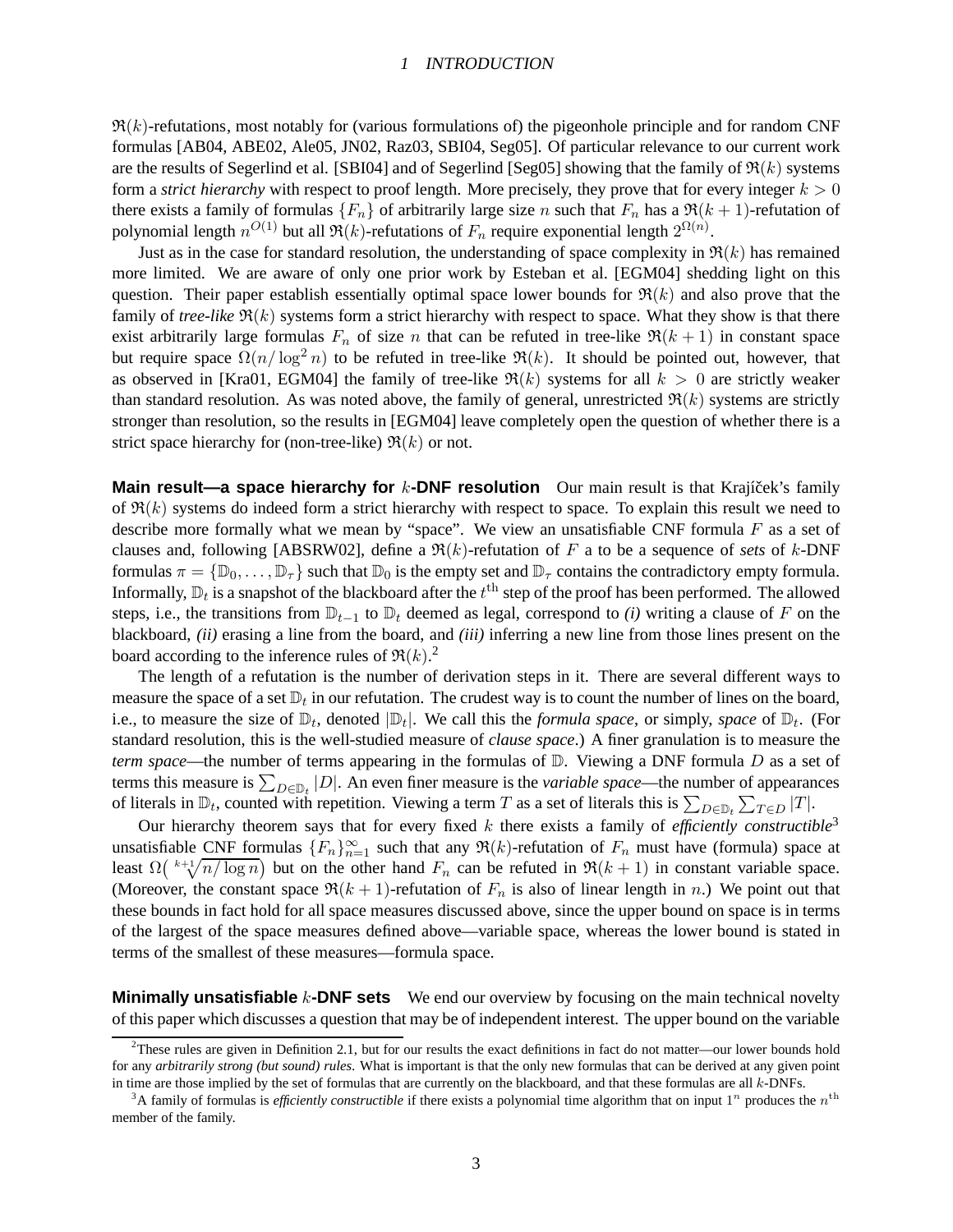space of refuting  $F_n$  in  $\Re(k+1)$  carries over quite straightforwardly from our recent work [BSN09]. It is the lower bound on the formula space in  $\Re(k)$  that requires a new idea.

Namely, in our proof of the lower bound we reach a crucial point where we have on the k-DNF resolution "proof blackboard" a set  $D$  of k-DNF formulas that involves very many variables, but implies<sup>4</sup> a number of small (and strong) formulas  $G$  over very few variables. We wish to conclude that the only way this can happen is that the blackboard set  $D$  contains many distinct formulas. For the sake of simplicity let us assume G is itself unsatisfiable, i.e., G is a formula computing the constant 0 function. Saying " $\mathbb D$  implies 0" is equivalent to saying that  $D$  is unsatisfiable, i.e., there is no assignment that satisfies all  $k$ -DNF formulas in  $\mathbb D$ . Assuming  $\mathbb D$  is unsatisfiable and involves at least n variables, can we bound from below the size of  $\mathbb D$ ? As stated, the answer to this question is a flat "no". To see this consider the following unsatisfiable set consisting of three k-DNF formulas, each formula involving a single term:

$$
\left\{x \wedge \bigwedge_{i=1}^{n-1} y_i, \neg x \wedge \bigwedge_{i=1}^{n-1} y_i, \bigwedge_{i=1}^{n-1} y_i\right\} \tag{1}
$$

Even if we "weaken" any term (i.e., make it easier to satisfy) by removing from it a variable labeled  $y_i$ , the remaining set is unsatisfiable. The reason for this is that the set above "hides" within it a weaker set of formulas that is already unsatisfiable, namely, the set  $\{x, \neg x\}$ . This suggests rephrasing our question as follows. We say that a set  $D$  of k-DNF formulas is *minimally unsatisfiable* if weakening any single term appearing in it will make the "weaker" set of formulas satisfiable.

**Open Problem 1.** *What is the minimal size of a set of* k*-DNF formulas that is minimally unsatisfiable and mentions* n *variables?*

For  $k = 1$  this question has been completely resolved. In this case,  $\mathbb{D}$  is equivalent to a CNF formula, because it is a set of disjunctions of literals, and we have the following "folklore" result which seems to have been proved independently on several different occasions.

**Theorem 1.1 ([AL86, BET01, CS88, Kul00]).** *If* D *is a set of* 1*-DNF formulas, i.e., a CNF formula, that is minimally unsatisfiable and mentions n variables, then*  $|\mathbb{D}| > n$ .

The following minimally unsatisfiable set of  $n + 1$  clauses over n variables shows that the bound stated above is tight.

$$
\left\{ \bigvee_{i=1}^{n} x_i, \neg x_1, \neg x_2, \dots, \neg x_n \right\}
$$
 (2)

Theorem 1.1 has a relatively elementary proof based on Hall's marriage theorem, but its importance to obtaining lower bounds on resolution length and space cannot be overemphasized. For instance, the seminal lower bound on refutation length of random CNFs given by Chvátal and Szemerédi in [CS88] makes crucial use of it, as does the proof of the "size-width trade-off" of [BSW01]. Examples of applications of this theorem in resolution space lower bounds include [ABSRW02, BSG03, BSN08, BSN09, NH08, Nor06].

For sets of k-DNF formulas with  $k > 1$ , we are not aware of any upper or lower bounds on minimally unsatisfiable sets prior to our work. The main technical result that we need in order to establish the k-DNF resolution space hierarchy is an extension of the lower bound in Theorem 1.1 to the case of  $k > 1$ . Our result, stated in Theorem 3.5, says that a minimally unsatisfiable set of  $k$ -DNF formulas involving *n* variables must have size at least  $k+\sqrt[n]{n/k}$ . Notice that the lower bound on the size of a minimally unsatisfiable set of k-DNF formulas is of the same asymptotic order as the  $\Re(k)$ -space lower bound stated above. We point out that the result needed for our space lower bound, stated in Lemma 4.3, has to work for a more general definition of "minimal implication" (see Section 4 for more details). However, it seems reasonable to believe that improving the bound stated in Theorem 3.5 for the more restricted Problem 1 would lead also to a stronger space separation of  $\Re(k)$  and  $\Re(k+1)$ . We end by stating that we do not see any reason to believe our lower bound for  $k > 1$  is asymptotically tight. In fact, we are not aware of any sets of minimally unsatisfiable k-DNF formulas that are of size  $o(n)$ .

<sup>&</sup>lt;sup>4</sup>A set of formulas  $\mathbb D$  *implies* a formula G if and only if every assignment that satisfies all formulas in  $\mathbb D$  must also satisfy G.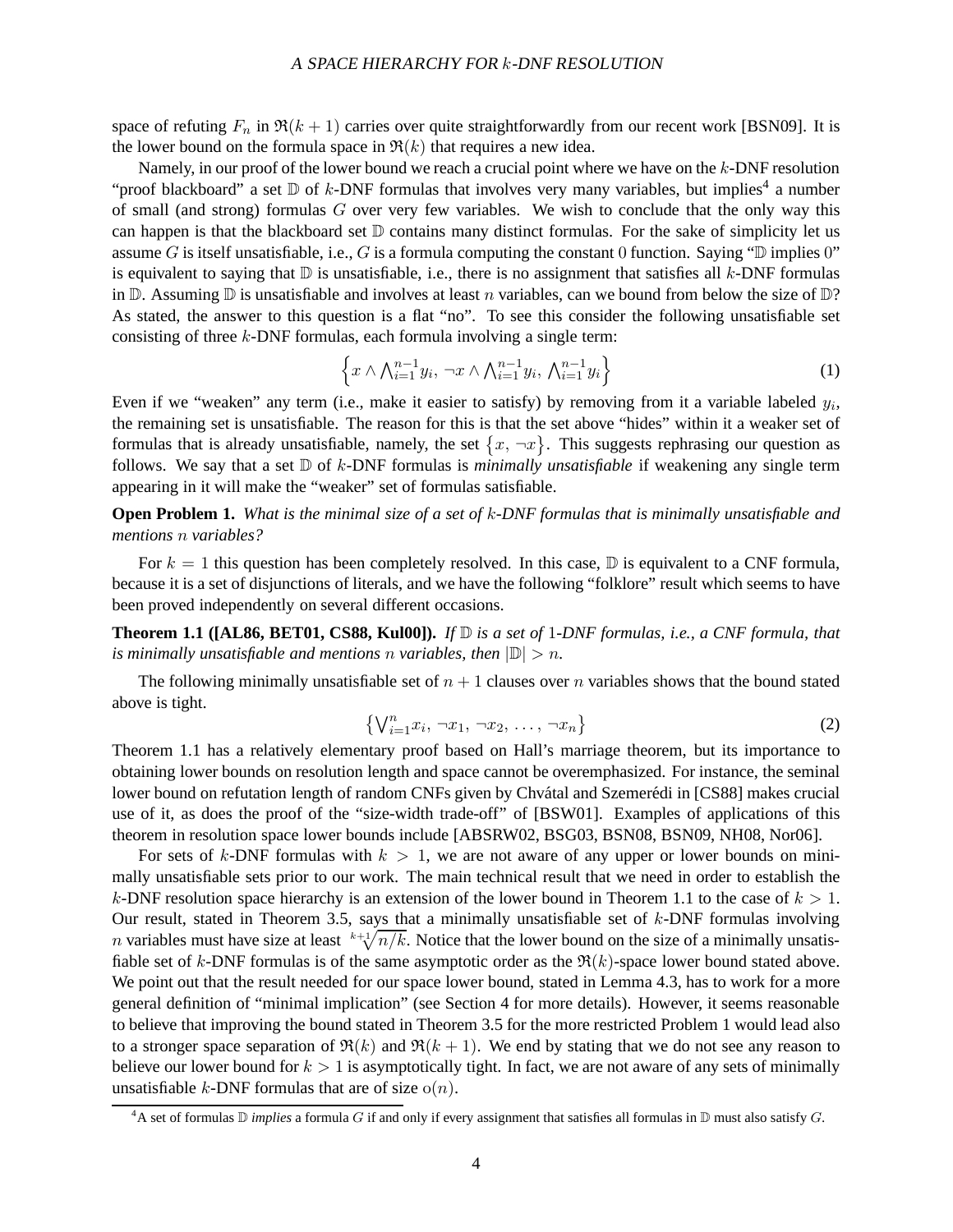#### <sup>2</sup> PRELIMINARIES

**Organization of the rest of the paper** After presenting the formal definitions in Section 2, we give precise statements of our main results in Section 3. Section 4 starts the proof of the  $\mathfrak{R}(k)$ -space lower bound on  $F_n$ . Section 5 is the technical heart of the paper and studies the size of minimally unsatisfiable formula sets. In Section 6, we complete the proof of the space lower bound for  $\Re(k)$ . Section 7 provides the final missing component, namely the (relatively straightforward) upper bound on the  $\Re(k+1)$ -refutation space of  $F_n$ . We conclude in Section 8 with a brief discussion of directions for future research.

## **2 Preliminaries**

In this section we give the formal definitions used in this paper and state a few basic facts that we will need.

### **2.1 Formulas**

For the most part we stick with the standard notations for formulas in conjunctive normal form (CNF) and disjunctive normal form (DNF). However, often we will use the very convenient, although somewhat less standard, set notation to treat objects such as clauses, terms, restrictions and CNF and DNF formulas. We explain this terminology next. Definitions of standard notation regarding formulas can be found in, for instance, [Nor08, Section 4.4]. Throughout this paper, we let  $[k]$  denote the set  $\{1, \ldots, k\}$ .

**DNF and CNF formulas as sets** For x a Boolean variable, a *literal over* x is either a Boolean variable x, called a *positive literal over* x or its negation, denoted  $\neg x$  or  $\overline{x}$  and called a *negative literal over* x. We define  $\neg\neg x$  to be x. When x is understood from context or unimportant we simply speak of a (positive, negative) *literal*. A *CNF formula* is a set of clauses, i.e., disjunctions of literals, and a *DNF formula* is a set of terms, i.e., conjunctions of literals. The *variable set* of a term T, denoted  $Vars(T)$ , is the set of Boolean variables over which there are literals in  $T$ . The variable set of a clause is similarly defined and this definition is extended to CNF and DNF formulas by taking unions, i.e., for  $D = \{D_1, \ldots, D_s\}$  a DNF formula we define its variable set as  $Vars(D) = \bigcup_{i=1}^{s} Vars(D_i)$ . If X is a set of Boolean variables and  $Vars(T) \subseteq X$  we say T is a term *over* X and similarly define clauses, CNF formulas, and DNF formulas over  $X$ .

We think of a *clause* as a set of literals and so is a *term*. We will sometimes borrow set-theoretic notation and terminology to discuss logical formulas. For instance, we say that the term  $T'$  is a *subterm* of  $T$ , and write  $T' \subseteq T$  to denote that the set of literals of  $T'$  is contained in the set of literals of T. We similarly speak of, and denote, subclauses and subformulas. We say the clause C (or term T) is a k*-clause* (k*-term*, respectively) if  $|C| \leq k$  ( $|T| \leq k$ , respectively). A k-DNF formula D is a set of k-terms and a k-CNF *formula* is a set of k-clauses. The *size* of a DNF formula D, denoted |D|, is the number of terms in it and the size of CNF formula is analogously denoted and defined.

**Assignments and restrictions as sets** As is the case with CNF and DNF formulas, we prefer to use in our proof a set-theoretic representation of restrictions and assignments, as defined next.

A *restriction*  $\rho$  over a set of Boolean variables X is a subset of literals over X with the property that for each variable  $x \in X$  there is at most one literal over x in  $\rho$ . The *set of variables assigned* by  $\rho$  is  $Vars(\rho)$ and the *size* of  $\rho$  is  $|\rho| = |Vars(\rho)|$ . We say the restriction  $\rho'$  extends  $\rho$  if  $\rho' \supseteq \rho$ , and in this case we also say that  $\rho$  *agrees* with  $\rho'$ . An *assignment*  $\alpha$  to X is a restriction satisfying  $|\alpha| = |X|$ .

For a a literal over X and  $\rho$  a restriction over X, let the restriction of a under  $\rho$  be

$$
a\upharpoonright_{\rho} = \begin{cases} 1 & a \in \rho \\ 0 & \neg a \in \rho \\ a & \text{otherwise} \end{cases}
$$
 (3)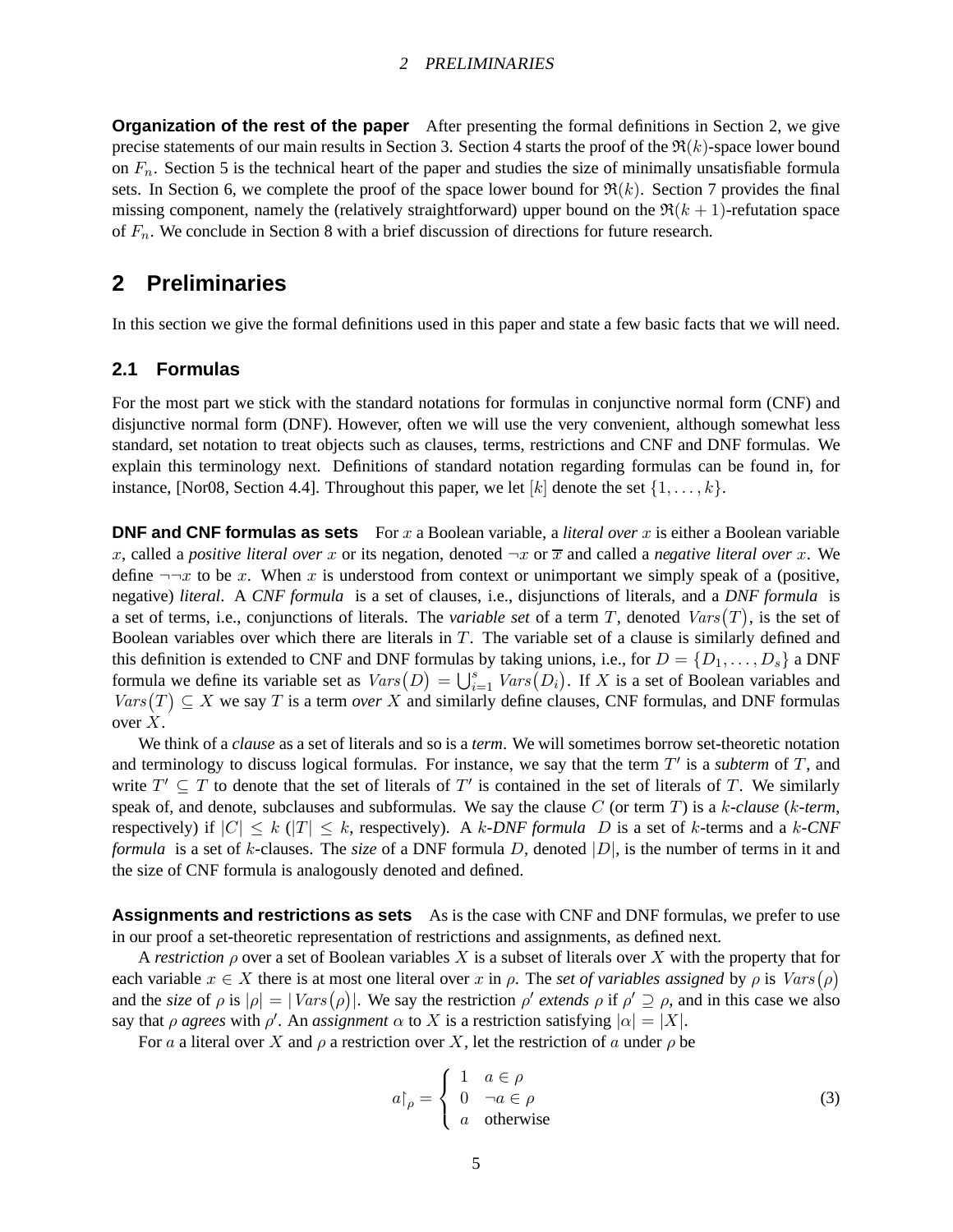If  $a|_\rho = 1$  we say  $\rho$  *satisfies*  $a$ , if  $a|_\rho = 0$  we say  $\rho$  *falsifies*  $a$  and otherwise we say  $\rho$  leaves  $a$  *unfixed*. We extend the definition of a restriction to a term  $T = a_1 \wedge \cdots \wedge a_s$  and clause  $C = a'_1 \vee \cdots \vee a'_s$  as follows. Let  $\neg \rho = {\neg a | a \in \rho}$  denote the restriction obtained by replacing every literal in  $\rho$  by its negation.

$$
T\upharpoonright_{\rho} = \begin{cases} 1 & T \subseteq \rho \\ 0 & T \cap \neg \rho \neq \emptyset \\ T \setminus \rho & \text{otherwise} \end{cases}, \quad C\upharpoonright_{\rho} = \begin{cases} 0 & C \subseteq \neg \rho \\ 1 & C \cap \rho \neq \emptyset \\ C \setminus \neg \rho & \text{otherwise} \end{cases}
$$
(4)

In words, we say T is *satisfied* by  $\rho$  if  $\rho$  satisfies all literals in T, we say T is *falsified* by  $\rho$  if some literal of  $\rho$  is falsified and otherwise T is unfixed by  $\rho$ . Dually, C is satisfied if some literal of it is satisfied by  $\rho$ , it is falsified if all its literals are falsified by  $\rho$  and otherwise it remains unfixed. Notice that the *empty term*, i.e., the term of size 0, is satisfied by every restriction and the empty clause is falsified by all of them. We extend the definition of a restriction to a DNF formula  $D = D_1 \vee \cdots \vee D_m = \{D_1, \ldots, D_m\}$  by

$$
D\upharpoonright_{\rho} = \begin{cases} 1 & \exists i \in [m], D_i\upharpoonright_{\rho} = 1 \\ 0 & D_i\upharpoonright_{\rho} = 0, i \in [m] \\ \{D_i\upharpoonright_{\rho} : D_i\upharpoonright_{\rho} \neq 0\} & \text{otherwise,} \end{cases}
$$
(5)

and to a CNF formula  $F = C_1 \wedge \cdots \wedge C_m = \{C_1, \ldots, C_m\}$  by

$$
F\upharpoonright_{\rho} = \begin{cases} 0 & \exists i \in [m], C_i\upharpoonright_{\rho} = 0 \\ 1 & C_i\upharpoonright_{\rho} = 1, i \in [m] \\ \{C_i\upharpoonright_{\rho} : C_i\upharpoonright_{\rho} \neq 1\} & \text{otherwise.} \end{cases}
$$
(6)

The notions of a restriction satisfying, falsifying and leaving unfixed a DNF or CNF formula are analogous to those defined for terms and clauses. If  $\rho$  is a restriction satisfying a formula F, yet every proper subrestriction  $\rho' \subsetneq \rho$  does not satisfy F, then we say  $\rho$  is a *minimal* satisfying restriction. A minimal falsifying restriction is analogously defined. When  $\alpha$  is an assignment and F is a formula we use the standard notation of  $F(\alpha)$ to denote  $F|_{\alpha}$ .

A term (clause, respectively) is said to be *trivial* if it contains both a positive and a negative literal over the same variable. We may assume without loss of generality that all terms (clauses, respectively) appearing in our paper are nontrivial, because the value of a DNF (CNF, respectively) remains unchanged after addition or removal of trivial terms (clauses, respectively). We say that a DNF formula  $D$  over  $X$ *represents* a Boolean function  $f: X \to \{0,1\}$  if and only if for all assignments  $\alpha \in \{0,1\}^X$ , we have  $f(\alpha) = D(\alpha)$ . The notion of a CNF formula representing f is analogously defined. It is well-known that every Boolean function can be represented by a CNF and by a DNF.

**Implication** If  $\mathbb C$  is a set of formulas we say that a restriction (or assignment) *satisfies*  $\mathbb C$  if and only if it satisfies every formula in  $\mathbb C$ . For  $\mathbb D, \mathbb C$  two sets of formulas over a set of variables X, we say that  $\mathbb D$  *implies*  $\mathbb C$ , denoted  $\mathbb{D} \models \mathbb{C}$ , if and only if every assignment  $\alpha$  to X that satisfies  $\mathbb{D}$  also satisfies  $\mathbb{C}$ . In particular,  $\mathbb{D} \models 0$ if and only if D is *unsatisfiable*, i.e., no assignment satisfies D.

### **2.2** k**-DNF Resolution**

We now give a more precise description of the  $k$ -DNF resolution proof systems and the proof complexity measures for these systems that we are interested in studying.

**Definition 2.1 (**k**-DNF-resolution inference rules).** The k*-DNF-resolution* proof systems are a family of sequential proof systems parameterized by  $k \in \mathbb{N}^+$ . Lines in a k-DNF-resolution refutation are k-DNF formulas and the following inference rules are allowed (where  $A, B, C$  denote k-DNF formulas,  $T, T'$  denote k-terms, and  $a_1, \ldots, a_k$  denote literals):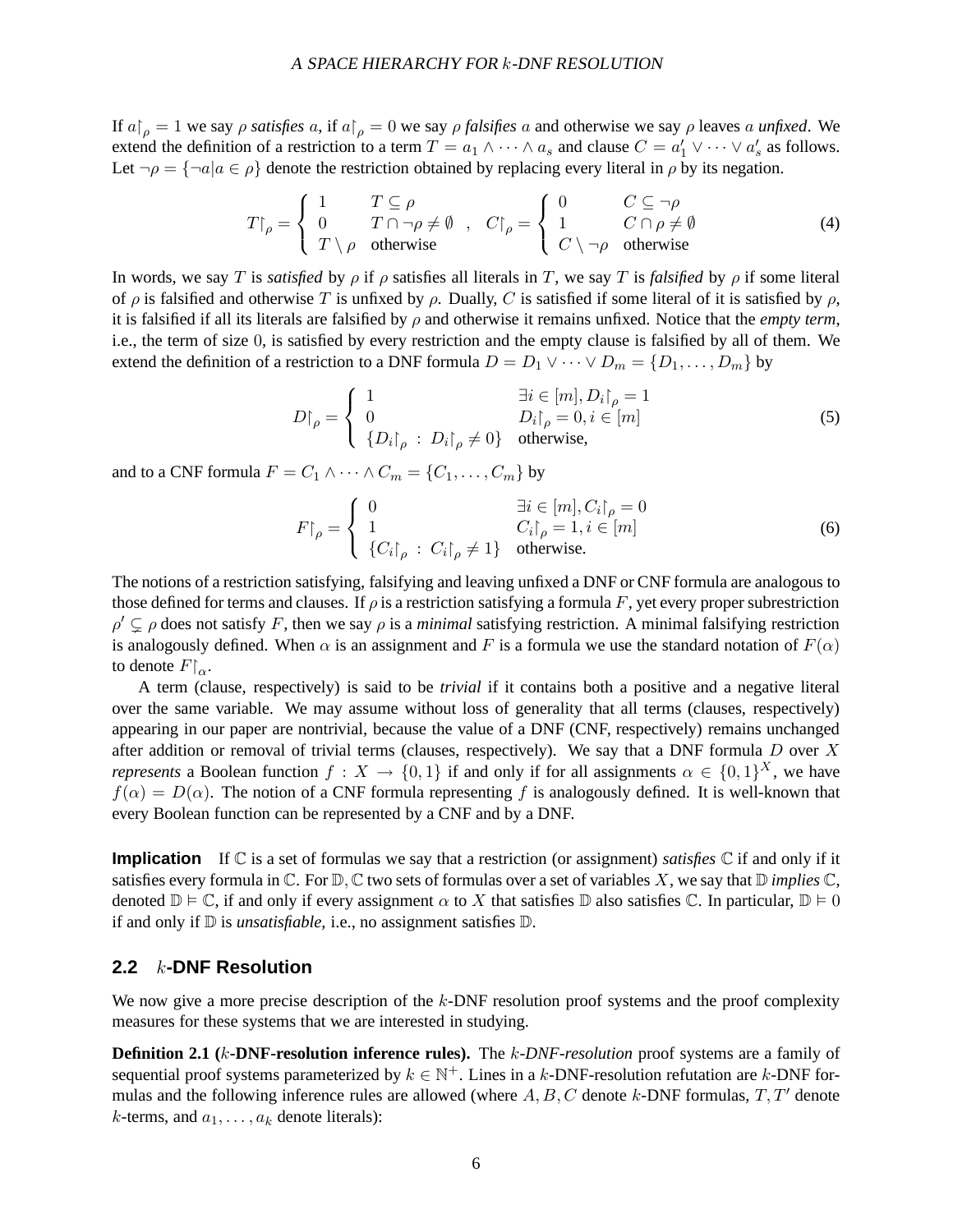$k$ **-cut**  $\frac{(a_1 \wedge ... \wedge a_{k'}) \vee B, \neg a_1 \vee ... \vee \neg a_{k'} \vee C}{B \vee C}$ , where  $k' \leq k$ .

 $\wedge$ **-introduction**  $\frac{A \vee T, A \vee T'}{A \vee (T + T')}$  $\frac{A\vee T, A\vee T'}{A\vee (T\cup T')}$ , as long as  $|T\cup T'|\leq k$ .

 $∧$ **-elimination**  $\frac{A \vee T}{A \vee T'}$  for any  $T' \subseteq T$ .

**Weakening**  $\frac{A}{A \vee B}$  for any k-DNF formula *B*.

The formulas above the line are called the *inference assumptions* and the formula below is called the *consequence*. For brevity we denote by  $\Re(k)$  the proof system of k-DNF resolution.

The following definition is the straightforward generalization to  $\Re(k)$  of the space-oriented definition of a refutation from [ABSRW02].

**Definition 2.2 (Derivation).** A k*-DNF configuration* D, or, simply, a *configuration*, is a set of k-DNF formulas. A sequence of configurations  $\{\mathbb{D}_0, \ldots, \mathbb{D}_T\}$  is said to be a  $\Re(k)$ *-derivation* from a CNF formula F if  $\mathbb{D} = \emptyset$  and for all  $t \in [\tau]$ , the set  $\mathbb{D}_t$  is obtained from  $\mathbb{D}_{t-1}$  by one of the following *derivation steps*:

**Axiom Download**  $\mathbb{D}_t = \mathbb{D}_{t-1} \cup \{C\}$  for some  $C \in F$ .

**Inference**  $\mathbb{D}_t = \mathbb{D}_{t-1} \cup \{D\}$  for some D inferred by one of the inference rules listed in Definition 2.1 from a set of assumptions that belongs to  $\mathbb{D}_{t-1}$ .

**Erasure**  $\mathbb{D}_t = \mathbb{D}_{t-1} \setminus \{D\}$  for some  $D \in \mathbb{D}_{t-1}$ .

A  $\mathfrak{R}(k)$ -derivation  $\pi : F \vdash \mathbb{D}'$  of a k-DNF set  $\mathbb{D}'$  from a formula F is a derivation  $\pi = {\mathbb{D}_0, \ldots, \mathbb{D}_\tau}$  such that  $\mathbb{D}_{\tau} = \mathbb{D}'$ . A  $\Re(k)$ -refutation of F is a  $\Re(k)$ -derivation of the empty DNF (denoted by 0), i.e., the DNF formula with no terms, or, phrased differently, the unsatisfiable empty disjunction.

When the derived  $k$ -DNF set  $\mathbb{D}'$  contains a single formula D, we will often abuse notation slightly by writing simply  $\pi : F \vdash D$  instead of  $\pi : F \vdash \{D\}.$ 

**Definition 2.3 (Refutation length and space).** The *formula space*, or simply *space*, of a configuration  $D$ is its size  $|\mathbb{D}|$ . The *variable support size*, or just *support size*, of  $\mathbb{D}$ , denoted  $SuppSize(\mathbb{D})$ , is the number of variables appearing in  $\mathbb{D}$ , i.e.,  $SuppSize(\mathbb{D}) = |Vars(\mathbb{D})|$  and the *variable space* of  $\mathbb{D}$ , denoted  $VarSp(\mathbb{D})$  is the number of variables appearing in  $\mathbb D$  counted with repetitions. (Notice that  $VarSp(\mathbb D) \geq SuppSize(\mathbb D)$ .)

The *length* of a  $\Re(k)$ -derivation  $\pi$  is the number of axiom downloads and inference steps in it. The space (support size, variable space, respectively) of a derivation  $\pi$  is defined as the maximal space (support size, variable space, respectively) of a configuration in  $\pi$ . If  $\pi$  is a derivation of  $\mathbb D$  from a formula F of length L and space s then we say  $D$  can be derived from F in length L and space s *simultaneously*.

We define the  $\Re(k)$ -refutation length of a formula F, denoted  $L_{\Re(k)}(F \vdash 0)$ , to be the minimum length of any  $\Re(k)$ -refutation of it. The  $\Re(k)$ -refutation space of F, denoted  $Sp_{\Re(k)}(F \models 0)$ , and the  $\Re(k)$ *refutation support size* of F, denoted  $SuppSize_{\Re(k)}(F \vdash 0)$ , are analogously defined by taking minima over all  $\Re(k)$ -refutations of F.

When the proof system  $\Re(k)$  in question is clear from context, we will drop the subindex in the proof complexity measures.

Notice that the system  $\mathfrak{R}(1)$  is the usual *resolution* proof system. We remark that in resolution, the ∧-introduction and ∧-elimination rules do not apply, and the cut rule reduces to the familiar *resolution rule* saying that the clauses  $C_1 \vee x$  and  $C_2 \vee \neg x$  can be combined to derive  $C_1 \vee C_2$ . Also, although the weakening rule is sometimes convenient for technical reasons, it is easy to show that any weakening steps can always be eliminated from a standard resolution refutation of an unsatifiable CNF formula without changing anything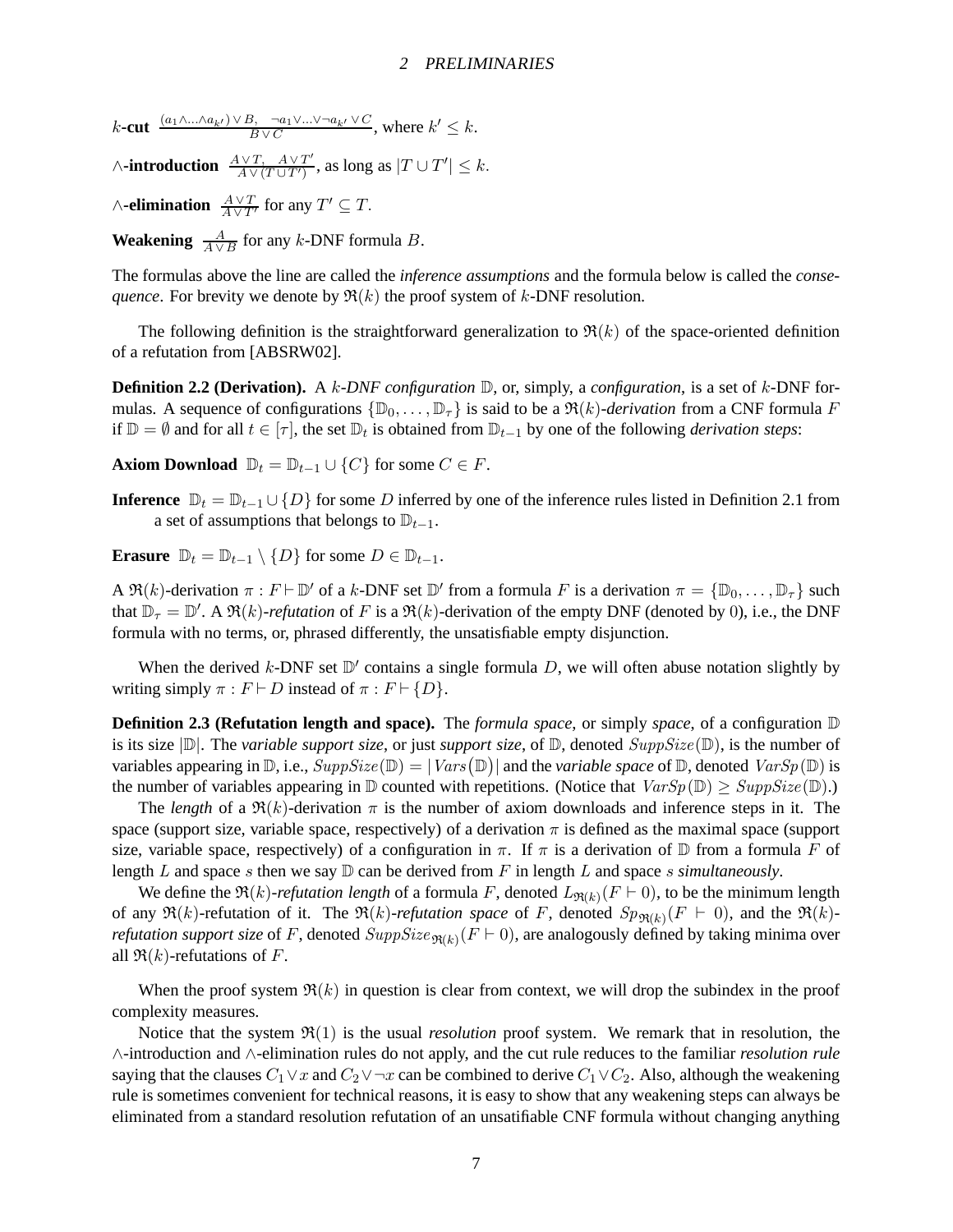#### <sup>A</sup> SPACE HIERARCHY FOR k-DNF RESOLUTION

essential. Thus, while the results in this paper will be stated for resolution with the weakening rule, they also hold for resolution refutations using only axiom downloads, resolution rule applications and erasures. Let us highlight this fact in a (somewhat) formal proposition for the record.

**Proposition 2.4 (Weakenings can be eliminated from resolution refutations).** *Any resolution refutation*  $\pi : F \vdash 0$  *using the weakening rule can be transformed into a refutation*  $\pi' : F \vdash 0$  *without weakening such that* π <sup>0</sup> *performs at most the same number of axiom downloads, inferences and erasures as does* π*, and such that for any length or space complexity measure* M *studied in this paper*<sup>5</sup> it holds that  $M(\pi') \leq M(\pi)$ .

The proof of Proposition 2.4 is an easy forward induction over the resolution refutation (simply ignoring all weakening moves and keeping the subclauses instead, which can never increase neither length nor space). We omit the details.

We will also make use of the *implicational completeness* of resolution. Formally, this means that if C is a set of clauses and C is a clause, then  $\mathbb{C} \models C$  if and only if there exists a resolution derivation of C from  $\mathbb{C}$ .

**Proposition 2.5 (Implicational completeness of resolution).** *Suppose* C *is a set of clauses and* C *is a clause, both over a set of variables of size* n. Then  $\mathbb{C} \models C$  *if and only if there exists a resolution derivation* of  $C$  from  $\mathbb C.$  Furthermore, if  $C$  can be derived from  $\mathbb C$  then it can be derived in length at most  $2^{n+1}-1$  and *variable space at most*  $n(n + 2)$  *simultaneously.* 

*Proof sketch.* Suppose first that  $C = 0$  is the contradictory empty clause. Build a search tree where all vertices on level  $i$  query the *i*th variable and where we go to the left, say, if the variable is false under a given truth value assignment  $\alpha$  and to the right if the variable is true. As soon as some clause in  $\mathbb C$  is falsified by the partial assignment defined by the path to a vertex, we make that vertex into a leaf labelled by that clause. This tree has height  $h \le n$  and hence size at most  $2^{h+1} - 1$ , and if we turn it upside down we can obtain a legal tree-like refutation (without weakening) of C in this length. This refutation can be carried out in clause space  $h + 2$  and variable space upper-bounded by the clause space times the number of distinct variables, i.e., at most  $n(n+2)$ . (We refer to, for instance, [BS02, ET01] for more details.)

If  $C \neq 0$ , apply the unique minimal restriction  $\rho$  falsifying C. Then  $\mathbb{C}|_{\rho} \models C|_{\rho} = 0$ , and we can construct a refutation of  $\mathbb{C}|_{\rho}$  from a search tree of height  $h < n$ , since  $\mathbb{C}|_{\rho}$  contains strictly fewer variables than C. Removing the restriction  $\rho$  from this refutation, and adding at most one extra weakening step for every other derivation step (this is an example of where the weakening rule comes in handy), we get a derivation of C from C. (See [BSW01] for a formal proof of this fact.) This derivation has length at most  $2 \cdot (2^{h+1} - 1) < 2^{n+1} - 1$  and variable space at most  $n(h+2) < n(h+2)$ .  $\Box$ 

### **2.3 Substitution Formulas**

Throughout this paper, we will let  $f_d$  denote any (non-constant) Boolean function  $f_d: \{0,1\}^d \mapsto \{0,1\}$ of arity d. We use the shorthand  $\vec{x} = (x_1, \ldots, x_d)$ , so that  $f_d(\vec{x})$  is just an equivalent way of writing  $f_d(x_1,\ldots,x_d)$ . Every function  $f_d(x_1,\ldots,x_d)$  is equivalent to a CNF formula over  $x_1,\ldots,x_d$  with at most  $2^d$  clauses. Fix a canonical way to represent functions as CNF formulas and let  $Cl[f_d(\vec{x})]$  denote the canonical set of clauses representing  $f_d$ . Similarly, let  $Cl[\neg f_d(\vec{x})]$  denote the clauses in the canonical representation of the negation of f. The following definition extends the notion of substitution to a CNF formula F. For notational convenience, we assume that F only has variables  $x, y, z$ , et cetera, without subscripts, so that  $x_1, \ldots, x_d, y_1, \ldots, y_d, z_1, \ldots, z_d, \ldots$  are new variables not occurring in F. We will say that the variables  $x_1, \ldots, x_d$ , and any literals over these variables, all *belong* to the variable x.

<sup>&</sup>lt;sup>5</sup>And indeed, for any reasonable proof complexity measure whatsoever, but we do not want to get too formal here by discussing what "reasonable" would mean in this context.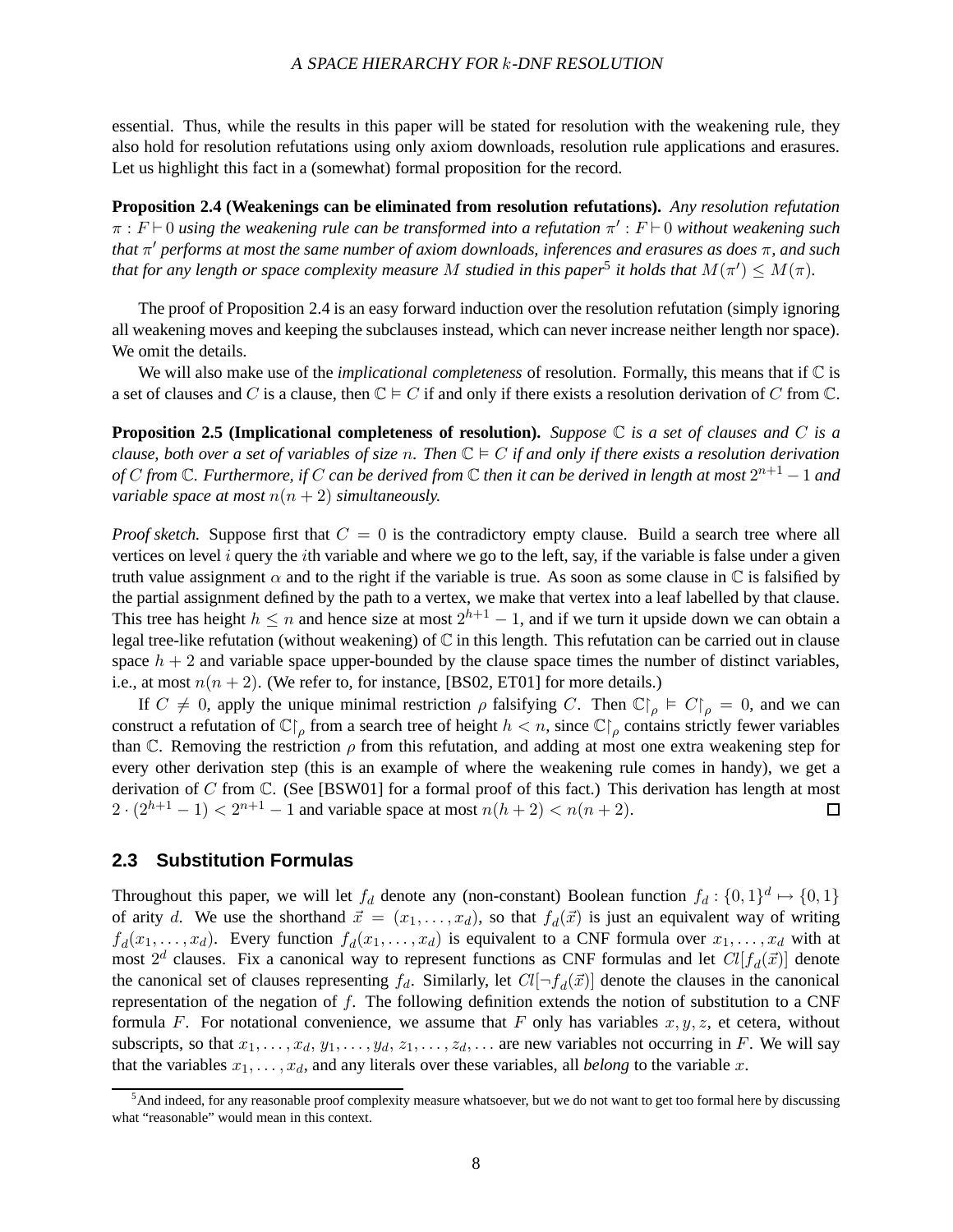#### <sup>3</sup> MAIN RESULTS

**Definition 2.6 (Substitution formula).** For a positive literal x and a non-constant Boolean function  $f_d$ , we define the  $f_d$ -substitution of x to be  $x[f_d] = Cl[f_d(\vec{x})]$ , i.e., the canonical representation of  $f_d(x_1, \ldots, x_d)$ as a CNF formula. For a negative literal  $\neg y$ , the  $f_d$ -substitution is  $\neg y[f_d] = Cl[\neg f_d(\vec{y})]$ . The  $f_d$ -substitution of a clause  $C = a_1 \vee \cdots \vee a_k$  is the CNF formula

$$
C[f_d] = \bigwedge_{C_1 \in a_1[f_d]} \cdots \bigwedge_{C_k \in a_k[f_d]} (C_1 \vee \cdots \vee C_k)
$$
 (7)

and the  $f_d$ -substitution of a CNF formula F is  $F[f_d] = \bigwedge_{C \in F} C[f_d]$ .

As an example, for the clause  $C = x \vee \overline{y}$  and for  $f_2(x_1, x_2) = x_1 \oplus x_2$  being exclusive or, we get that

$$
C[f_2] = (x_1 \vee x_2 \vee y_1 \vee \overline{y}_2) \wedge (x_1 \vee x_2 \vee \overline{y}_1 \vee y_2)
$$
  
 
$$
\wedge (\overline{x}_1 \vee \overline{x}_2 \vee y_1 \vee \overline{y}_2) \wedge (\overline{x}_1 \vee \overline{x}_2 \vee \overline{y}_1 \vee y_2).
$$
 (8)

## **3 Main Results**

In this section we state our main results. We start with the hierarchy theorem and the main theorem needed to prove it, the substitution space theorem. Then we discuss the main technical part of the paper: the size of minimally unsatisfiable k-DNF sets.

### **3.1** k**-DNF Resolution Space Hierarchy and the Substitution Space Theorem**

Our main theorem is the following.

**Theorem 3.1 (** $k$ **-DNF resolution space hierarchy).** *For every*  $k \geq 1$  *there exists an efficiently constructible family of formulas*  ${F_n}_{n=1}^{\infty}$  *satisfying the following properties.* 

- *1.*  $F_n$  *is an unsatisfiable*  $(3(k+1))$ *-CNF formula with*  $O(n)$  *variables and*  $O(n)$  *clauses.*
- 2.  $F_n$  *can be refuted in*  $\Re(k+1)$  *in length*  $O(n)$  *and variable space*  $O(1)$  *simultaneously.*
- 3. Every  $\Re(k)$ -refutation of  $F_n$  requires formula space  $\Omega\left(\sqrt[k+1]{n/\log n}\right)$ .

*The constants hidden by the asymptotic notation depend only on* k*.*

We want to stress that the upper bound on refutation space in  $\Re(k+1)$  is stated in terms of the largest space measure—variable space—and hence holds also for formula space, whereas the lower bound on refutation space in  $\Re(k)$  is stated using the smallest space measure, namely, formula space, and hence holds also for variable space.

The space hierarchy theorem follows from the next theorem describing how the space requirements of refuting a formula  $F$  in  $k$ -DNF resolution is affected by performing substitutions as in Definition 2.6. After presenting this "substitution space theorem,", we show how to derive the space hierarchy theorem from it. To state the theorem we need the following definition.

**Definition 3.2 (Non-authoritarian functions).** We say that a Boolean function f over variables  $X =$  ${x_1, \ldots, x_d}$  is k-non-authoritarian if no restriction to X of size k can fix the value of f. In other words, for every restriction  $\rho$  to X with  $|\rho| \leq k$  there exist two assignments  $\alpha_0, \alpha_1 \supset \rho$  such that  $f(\alpha_0) = 0$  and  $f(\alpha_1)=1.$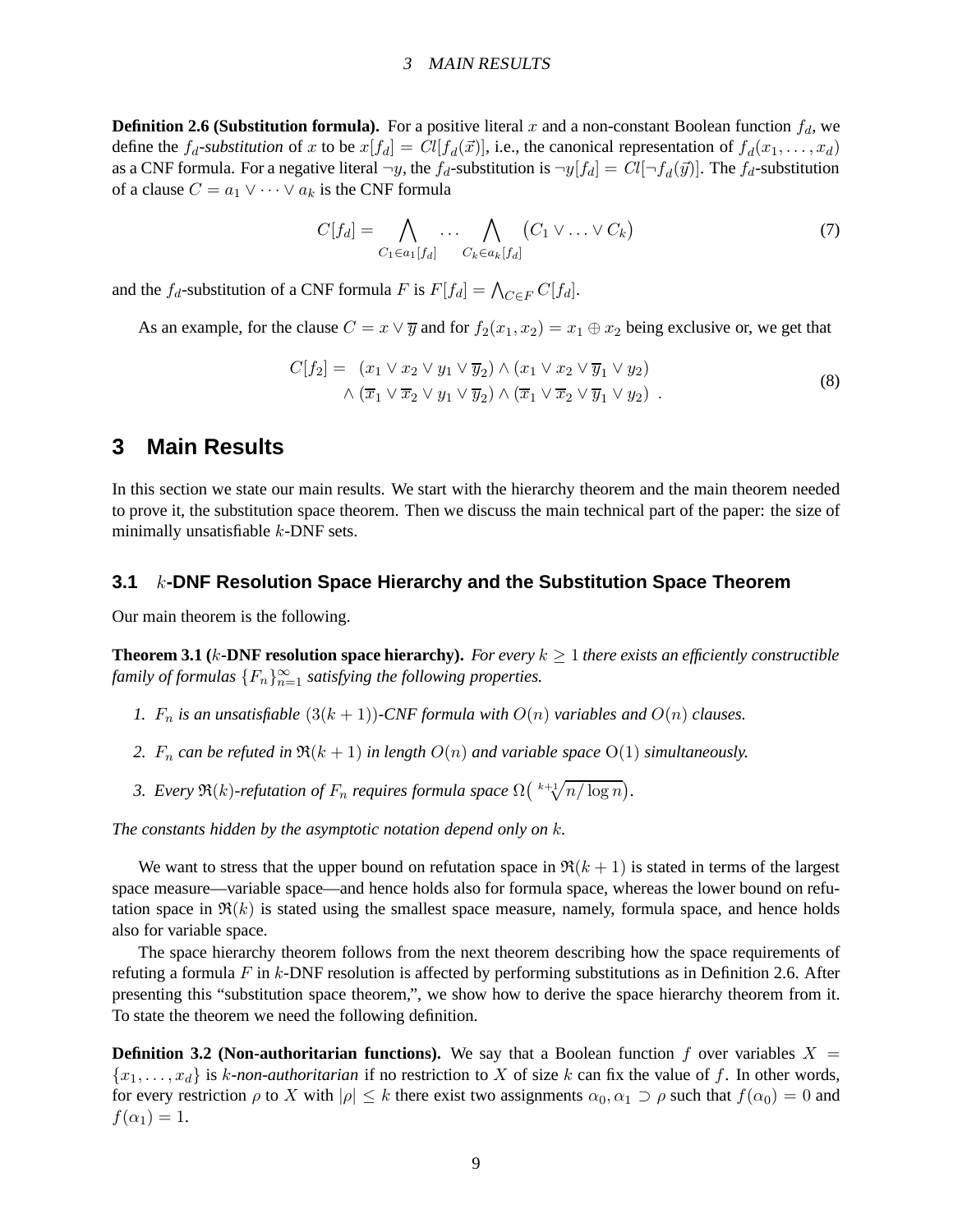Notice that a function on d variables can be k-non-authoritarian only if  $k < d$ . The XOR function  $\oplus$  on d variables is  $(d-1)$ -non-authoritarian and the majority function on  $2d' + 1$  variables is d'-non-authoritarian.

The substitution space theorem for  $\Re(k)$  tells us that for non-authoritarian functions f, we can translate back and forth between standard resolution refutations of F and  $\Re(k)$ -refutations of the substitution formula  $F[f]$  in a (reasonably) length- and space-preserving way. To parse the bounds below more easily, the reader might be helped by thinking of  $c$ ,  $d$ , and  $k$  as constants (which they will be in our application of the theorem).

**Theorem 3.3 (Substitution space theorem for** k**-DNF resolution).** *Let* F *be any unsatisfiable* c*-CNF formula and*  $f_d$  *be any non-constant Boolean function of arity d. Then the following two properties hold for the substitution formula*  $F[f_d]$ :

- *1. If*  $F$  *can be refuted in resolution in length*  $L$  *and variable space*  $S$  *simultaneously, then*  $F[f_d]$  *can be* refuted in  $\mathfrak{R}(d)$  in length  $L\cdot d^{4^{cd}}\cdot 4^{cd}$  and variable space  $S\cdot d2^d + (cd+2)^3\cdot 4^{cd} + O(1)$  simultaneously.
- 2. If  $f_d$  is k-non-authoritarian and  $F[f_d]$  can be refuted by a  $\Re(k)$ -refutation that requires space S' and *makes* L <sup>0</sup> *axiom downloads, then* F *can be refuted by a resolution refutation that requires variable* support size at most  $(2S'k)^{k+1} \cdot 4^{k^2d}$  and makes at most  $L'$  axiom downloads.

Assuming this theorem, we can establish the k-DNF resolution space hierarchy.

*Proof of Theorem 3.1.* The first author described in [BS02, Theorems 3.1 and 3.2] a family of efficiently constructible 3-CNF formulas  $\{F'_n\}_{n=1}^{\infty}$  satisfying:

- $F'_n$  can be refuted in resolution in length  $O(n)$  and variable space  $O(1)$  simultaneously.
- Every resolution refutation of  $F'_n$  has variable support size<sup>6</sup>  $\Omega(n/\log n)$ .

(The family  ${F_n' \}_{n=1}^{\infty}$  consists of so-called pebbling contradictions over directed acyclic graphs  $G_n$  with n vertices that have a black-white pebbling price of  $\Omega(n/\log n)$ . We refer the interested reader to the second author's PhD thesis [Nor08] and upcoming survey [Nor09] for further information about pebble games and their applications to proof complexity.)

The family  $\{F_n\}_{n=1}^{\infty}$  is obtained by substituting an arbitrary non-authoritarian Boolean function  $f_{k+1}$  of arity  $k+1$ , for instance XOR over  $k+1$  variables, into  $F'_n$ , i.e., by setting  $F_n = F'_n[f_{k+1}]$  for all  $n \in \mathbb{N}^+$ . By construction  $F_n$  satisfies part 1 of Theorem 3.1. To obtain the remaining two parts of the theorem, we apply Theorem 3.3 to  $F'_n$ . Using part 1 of this theorem and noticing that in our case  $d = k + 1$  and  $c = 3(k+1)$  are constants, we conclude that  $F_n$  can be refuted in  $(k+1)$ -DNF resolution in linear length and constant space simultaneously, thus yielding part 2 of Theorem 3.1. To obtain part 3 we use the lower bound of  $\Omega(n/\log n)$ on the variable support size of  $F'_n$  and combine it with part 2 of Theorem 3.3. This completes the proof of Theorem 3.1. 囗

### **3.2 Minimally unsatisfiable** k**-DNF formula sets**

The proof of the first part of Theorem 3.3 is fairly straightforward and resembles our proof of the substitution theorem for the standard resolution proof system in [BSN09]. For the second part, however, we require a result, described next, that bounds the number of variables appearing in a minimally unsatisfiable k-DNF set of a given size. Since this result addresses a combinatorial problem that appears to be interesting (and challenging) in its own right, we describe it in some detail in this section.

<sup>&</sup>lt;sup>6</sup>The exact statement in [BS02] says that the variable space of  $F'_n$  is at least  $\Omega(n/\log n)$ . However, the proof given there actually shows a lower bound on the variable support size.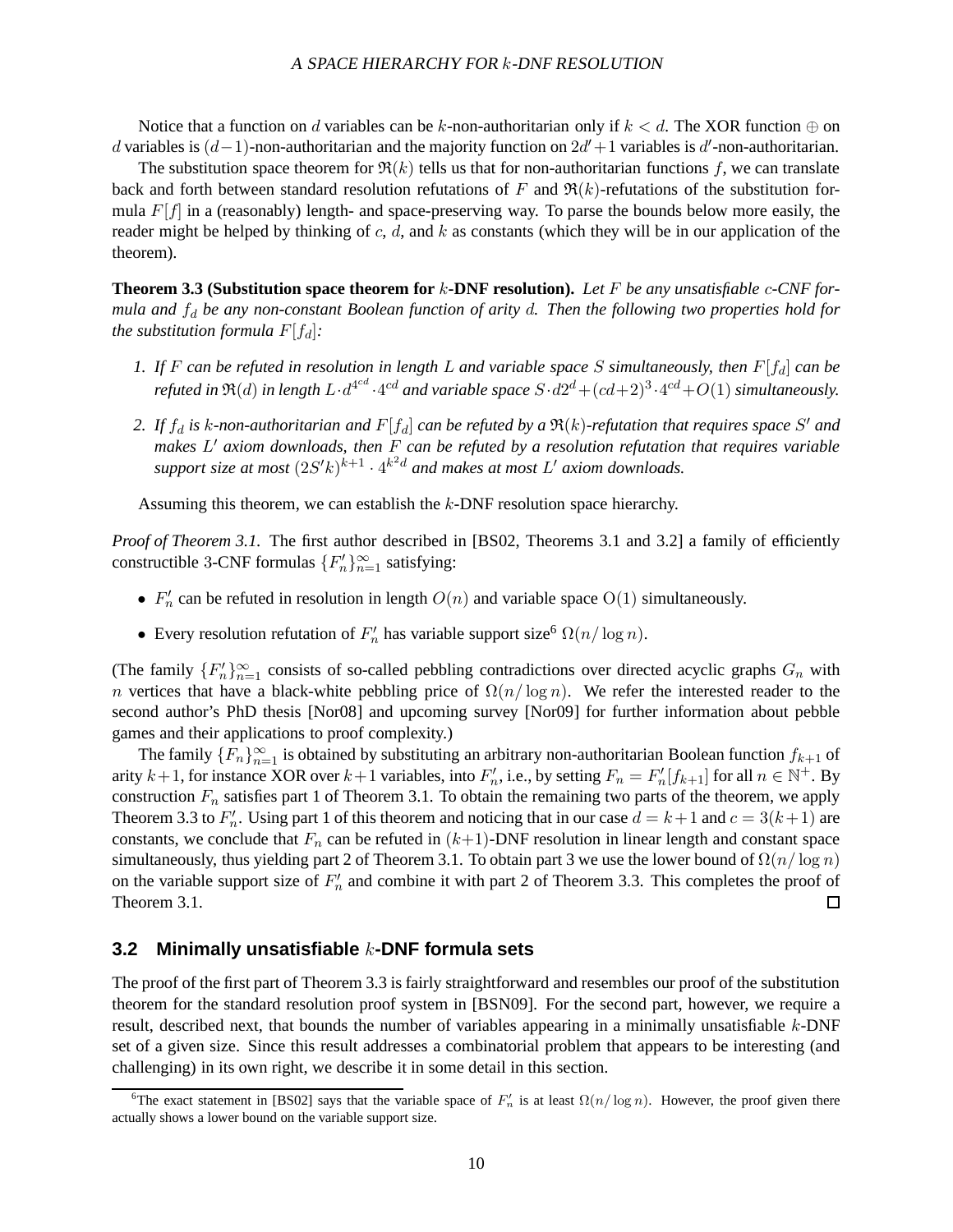#### <sup>3</sup> MAIN RESULTS

We start by recalling that a set of 1-DNF formulas, i.e., a CNF formula, is said to be *minimally unsatisfiable* if it is unsatisfiable but every proper subset of its clauses is satisfiable, and try to generalize this definition to the case of  $k > 1$ .

Perhaps the first, naive, idea how to extend of this notion is to define  $D$  to be minimally unsatisfiable if it is unsatisfiable but all proper subsets of it are satisfiable. The following example shows why this approach is problematic.

$$
\{x, ((\overline{x} \wedge y_1) \vee (\overline{x} \wedge y_2) \vee (\overline{x} \wedge y_3) \vee \cdots \vee (\overline{x} \wedge y_n))\}\
$$
\n(9)

This set, which consists of two 2-DNF formulas, is unsatisfiable but every proper subset of it is satisfiable. However, the number of variables appearing in the set can be arbitrarily large so there is no way of bounding  $|Vars(\mathbb{D})|$  as a function of  $|\mathbb{D}|$ .

A more natural requirement is to demand minimality not only at the formula level but also at the term level, saying that not only do all DNF formulas in the set have to be there but also that no term in any formula can be shrunk to a smaller, weaker term without the set becoming satisfiable. Luckily enough, this also turns out to be the concept we need for our applications. The formal definition follows next.

**Definition 3.4 (Minimal implication and minimally unsatisfiable k-DNF sets).** Let  $\mathbb{D}$  be a DNF set and G be a formula. We say  $\mathbb D$  *minimally implies* G if  $\mathbb D \models G$  and furthermore, replacing any single term T appearing in a single DNF formula  $D \in \mathbb{D}$  with a proper subterm of T, and calling the resulting DNF set  $\mathbb{D}'$ , results in  $\mathbb{D}' \not\models G$ . If G is unsatisfiable we say  $\mathbb D$  is *minimally unsatisfiable*.

To see that this definition generalizes the notion of a minimally unsatisfiable CNF formula, notice that removing a clause  $C'$  from a CNF formula F is equivalent to replacing a term of  $C'$ , which is a single literal, with a proper subterm of it, which is the empty term. This is because the empty term evaluates to 1 on all assignments, which means that the resulting clause also evaluates to 1 on all assignments, hence can be removed from F.

The following theorem is our extension of Theorem 1.1.

**Theorem 3.5 (Small-size minimally unsatisfiable** k**-DNF sets have few variables).** *Suppose that* D *is a* minimally unsatisfiable  $k$ -DNF set. Then the number of variables in  $\mathbb D$  is at most  $|\mathit{Vars}(\mathbb D)| \leq (k \cdot |\mathbb D|)^{k+1}.$ 

We want to point out that in contrast to Theorem 1.1, which is exactly tight, there is no matching lower bound on the number of variables in Theorem 3.5. And indeed, we see no particular reason to believe that this theorem should be tight. We note that the best explicit construction of a minimally unsatisfiable k-DNF set that we are currently able to obtain have number of variables only *linear* in the number of k-DNF formulas (for k constant), improving only by a factor  $k^2$  over the bound for CNF formulas in Theorem 1.1.

**Lemma 3.6 (Explicit construction of minimally unsatisfiable** k**-DNF set).** *There are minimally unsatisfiable*  $k$ -*DNF* sets  $\mathbb{D}$  *with*  $|Vars(\mathbb{D})| \geq k^2(|\mathbb{D}|-1)$ *.* 

*Proof.* Consider any minimally unsatisfiable CNF formula consisting of  $n + 1$  clauses over n variables (for instance, the one in (2)). Substitute every variable  $x_i$  with

$$
(x_i^1 \wedge x_i^2 \wedge \cdots \wedge x_i^k) \vee (x_i^{k+1} \wedge x_i^{k+2} \wedge \cdots \wedge x_i^{2k}) \vee \cdots \vee (x_i^{k^2-k+1} \wedge x_i^{k^2-k+2} \wedge \cdots \wedge x_i^{k^2}) \qquad (10)
$$

and expand every clause to a  $k$ -DNF formula. Note that this is possible since the negation of (10) that we need to substitute for  $\neg x_i$  can also be expressed as a k-DNF formula

$$
\bigvee_{(j_1,\ldots,j_k)\in[1,k]\times\ldots\times[(k^2-k+1,k^2]} \left(\neg x_i^{j_1}\wedge\cdots\wedge\neg x_i^{j_k}\right) \ . \tag{11}
$$

It is straightforward to verify that the result is a minimally unsatisfiable k-DNF set in the sense of Definition 3.4, and this set has  $n + 1$  formulas over  $k^2n$  variables.  $\Box$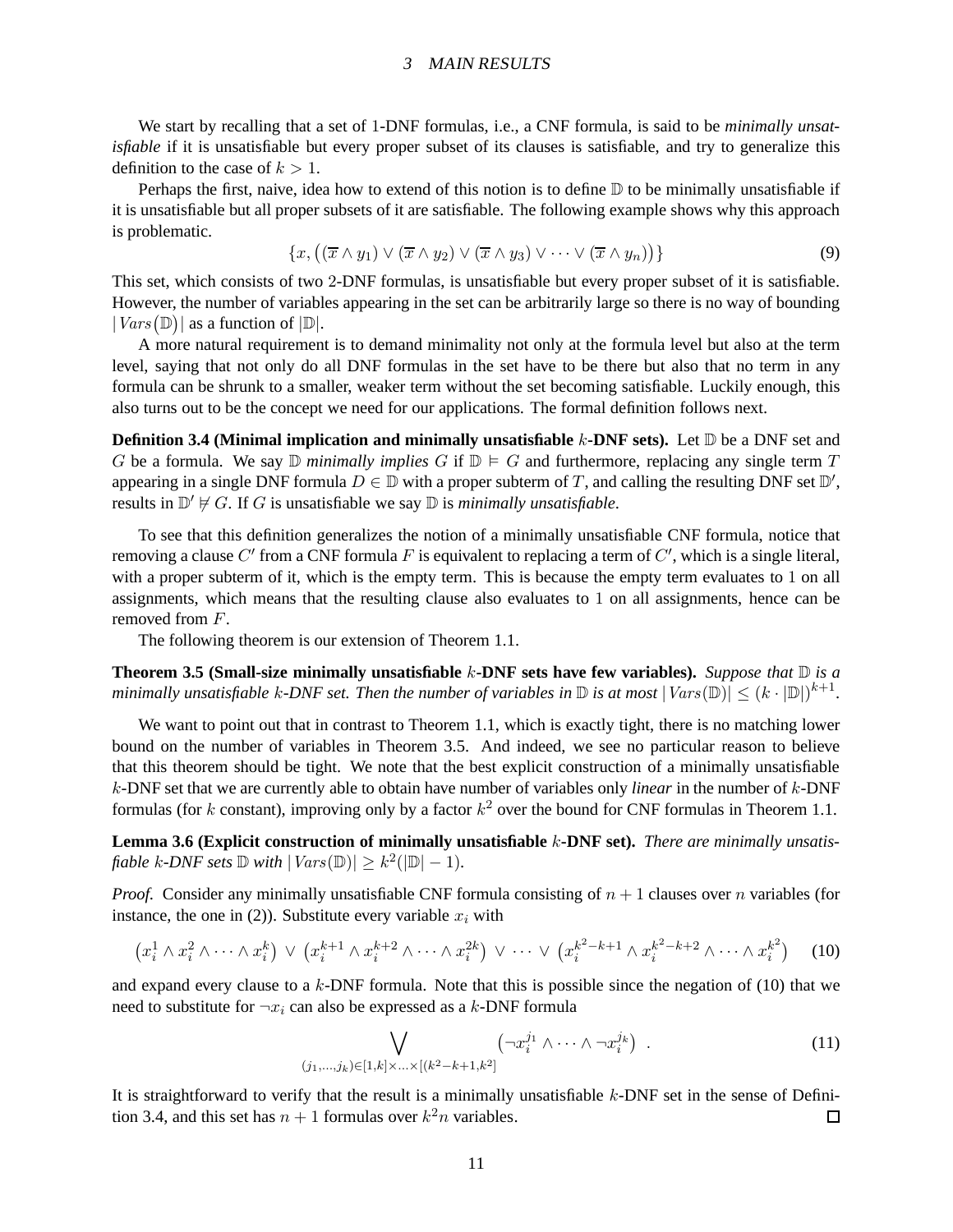#### <sup>A</sup> SPACE HIERARCHY FOR k-DNF RESOLUTION

We end this section by remarking that the precise statement required to prove the second part of Theorem 3.3 (found in Lemma 5.4) is somewhat more involved than Theorem 3.5. However, the proof of Lemma 5.4 follows closely the proof of Theorem 3.5. Both of these results are proved in sequence in Section 5.

## **4**  $\mathfrak{R}(k)$ -refutations of  $F[f]$  Translate into Resolution Refutations of  $F$

To prove part 2 of Theorem 3.3, we need to show how to convert a  $\Re(k)$ -refutation  $\pi_f$  of  $F[f_d]$  into a resolution refutation  $\pi$  of F such that the variable support size of  $\pi$  is bounded by the space of  $\pi_f$ , raised to the power of  $k + 1$ . The proof has two main parts. In Lemma 4.2 we claim that each k-DNF set  $\mathbb{D} \in \pi_f$ can be "projected" onto a set of clauses over  $Vars(F)$ , such that the sequence of projected clause sets forms the "backbone" of a resolution refutation of F. By this we mean that the backbone can be completed to a standard resolution refutation of  $F$  without (essentially) increasing the variable support size. Then, in Lemma 4.3, which forms the second and main part of the proof, we show that if  $\mathbb C$  is a set of clauses projected by a k-DNF set  $\mathbb D$ , the variable support size of  $\mathbb C$  is at most  $|\mathbb D|^{k+1}$ . Combining these lemmas proves part 2 of Theorem 3.3.

This section is organized as follows. We start by formally defining the set of clauses "projected" by a k-DNF set. Then we state the two main lemmas regarding projected proofs. After completing the proof of part 2 of Theorem 3.3, we attend to the proofs of the lemmas.

The clauses projected by a k-DNF set  $\mathbb D$  are those clauses that are *precisely implied* by  $\mathbb D$  according to the following definition.

**Definition 4.1 (Precise implication and projected clauses).** Let  $F$  be a CNF formula and  $f_d$  a non-constant Boolean function, and suppose that  $D$  is a k-DNF set derived from  $F[f_d]$  and that P and N are (disjoint) subsets of variables of  $F$ . If

$$
\mathbb{D} \models \bigvee_{x \in P} f_d(\vec{x}) \lor \bigvee_{y \in N} \neg f_d(\vec{y})
$$
\n(12a)

but for all strict subsets  $P' \subsetneq P$ , and  $N' \subsetneq N$  it holds that

$$
\mathbb{D} \nvDash \bigvee_{x \in P'} f_d(\vec{x}) \vee \bigvee_{y \in N} \neg f_d(\vec{y}) , \text{ and} \tag{12b}
$$

$$
\mathbb{D} \nvDash \bigvee_{x \in P} f_d(\vec{x}) \vee \bigvee_{y \in N'} \neg f_d(\vec{y}) ,
$$
\n(12c)

we say that the clause set  $D$  implies  $\bigvee_{x \in P} f_d(\vec{x}) \vee \bigvee_{y \in N} \neg f_d(\vec{y})$  *precisely* and write

$$
\mathbb{D} \triangleright \bigvee_{x \in P} f_d(\vec{x}) \vee \bigvee_{y \in N} \neg f_d(\vec{y}) \ . \tag{13}
$$

Letting  $C = C^+ \vee C^-$  be the clause defined by  $C^+ = \bigvee_{x \in P} x$  and  $C^- = \bigvee_{y \in n} \neg y$ , we say that  $D$  *projects* the clause  $C$  if (13) holds. Finally, we let

$$
proj_F(\mathbb{D}) = \left\{ C \left| \mathbb{D} \right| D \left| \sum_{x \in C^+} f_d(\vec{x}) \vee \bigvee_{\overline{y} \in C^-} \neg f_d(\vec{y}) \right\} \right\} \tag{14}
$$

denote the set of all clauses that  $D$  projects on  $F$ .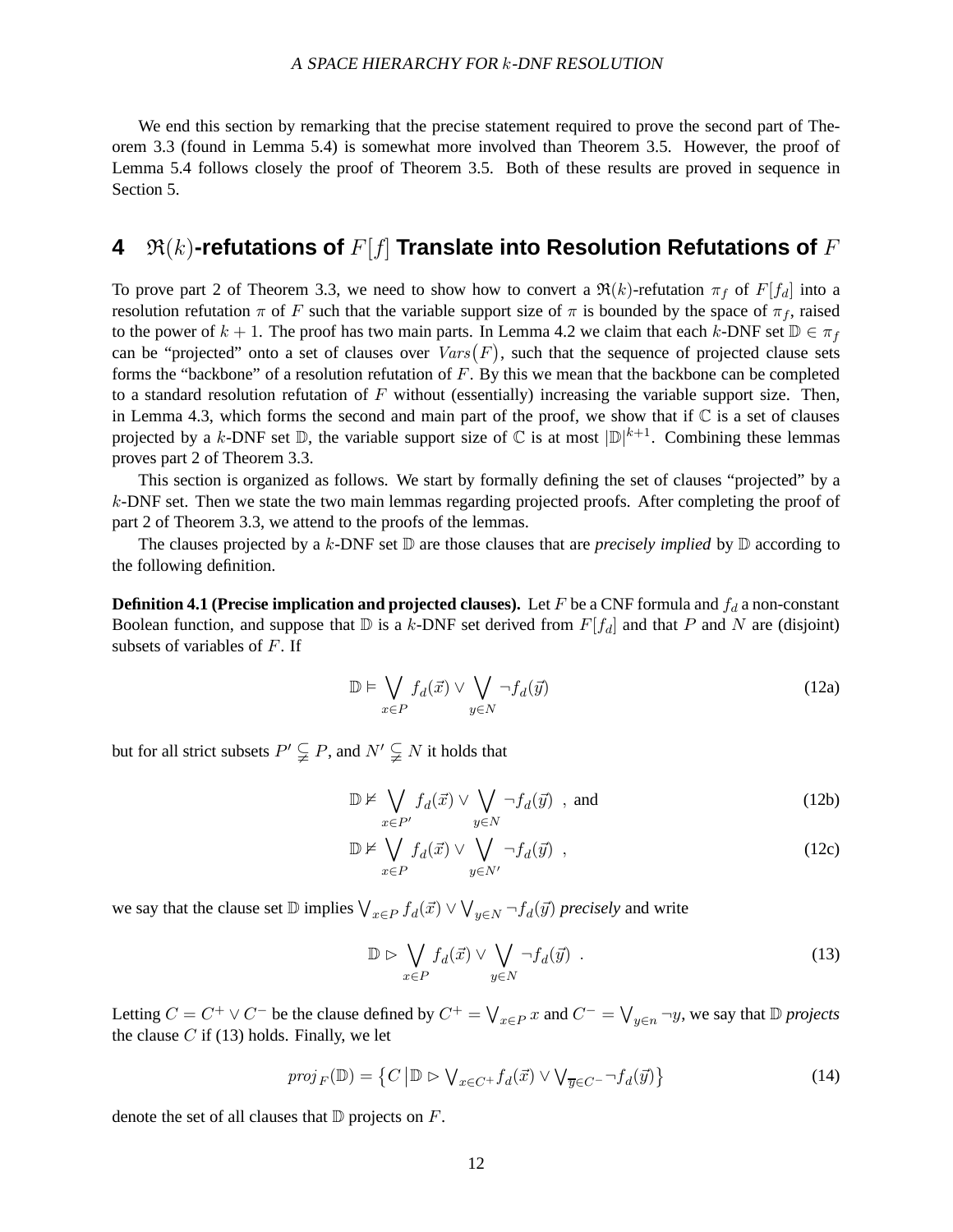Informally, the next lemma states that the projection of a k-DNF resolution refutation of  $F[f_d]$  is essentially a refutation of the original formula  $F$  in standard resolution. And more importantly for our purposes, small  $\mathfrak{R}(k)$ -refutation space implies the projected resolution refutation has small variable support size. The proof of this lemma appears in Section 6.

**Lemma 4.2 (Basic properties of projected proof).** Let  $k \ge 1$ . Suppose that  $\pi_f = \{ \mathbb{D}_0, \ldots, \mathbb{D}_\tau \}$  is a  $\Re(k)$ -refutation of  $F[f_d]$  *for some arbitrary unsatisfiable CNF formula* F and some arbitrary non-constant function  $f_d$ . Then the sets of projected clauses  $\{proj_F(\mathbb{D}_0),\ldots,proj_F(\mathbb{D}_\tau)\}$  form the "backbone" of a *resolution refutation*  $\pi$  *of*  $F$  *in the sense that:* 

- $proj_F(\mathbb{D}_0) = \emptyset$ .
- $proj_F(\mathbb{D}_\tau) = \{0\}.$
- The only time  $\pi$  performs a download of some axiom C in F is when  $\pi_f$  downloads some axiom  $D \in C[f_d]$  *in*  $F[f_d]$ *.*
- All transitions from  $proj_F(\mathbb{D}_{t-1})$  to  $proj_F(\mathbb{D}_t)$  for  $t \in [\tau]$  can be accomplished by axiom down*loads from* F*, resolution inferences, erasures, and possibly resolution weakening steps in such a way that the variable support size in* π *during these intermediate derivation steps never exceeds*  $2 \cdot \max_{\mathbb{D} \in \pi_f} \left\{ SuppSize(proj_F(\mathbb{D})) \right\}.$

The following statement is the main technical part of our argument. Its proof is deferred to the next section.

**Lemma 4.3 (Main lemma—lower bound on space of projected proof).** *Suppose that* F *is a CNF formula* and  $f_d$  is a k-non-authoritarian function of arity  $d > k$  and  $\mathbb D$  is a k-DNF set over  $\mathit{Vars}\big(F[f_d]\big)$ . Then it *holds that*

$$
SuppSize(proj_F(\mathbb{D})) \leq 4^{k^2d} \cdot (k \cdot Sp(\mathbb{D}))^{k+1} .
$$

Given the two lemmas above we proceed to prove the second part of the substitution space theorem.

*Proof of part 2 of Theorem 3.3.* Let F be an unsatisfiable c-CNF formula and  $f_d$  a non-constant Boolean function of arity  $d > k \ge 1$ . Let  $\pi_f$  be a  $\Re(k)$ -refutation of  $F[f_d]$  that requires space S' and makes L' axiom downloads. By Lemma 4.2, the sequence of sets of clauses  $\pi' = \{proj_F(\mathbb{D}_0), \dots, proj_F(\mathbb{D}_\tau)\}\)$  can be extended to a resolution refutation  $\pi$  of F such that the number of axiom downloads in  $\pi$  is L' and the variable support size of  $\pi$  is at most  $2S'$ . Additionally, Lemma 4.3 implies that the maximal support size of  $\pi'$  is bounded by  $(2kS')^{k+1} \cdot 4^{k^2d}$  and this number is also an upper bound on the maximal support size of  $\pi$ as well. This completes the proof of part 2 of Theorem 3.3.  $\Box$ 

## **5 On the Size of Minimally Implicating** k**-DNF Sets**

In this section we prove Lemma 4.3, which bounds the number of variables appearing in a  $k$ -DNF set that minimally implies a formula. We first deal with the special case of a minimally unsatisfiable set in Section 5.1. The actual result needed to prove the substitution space theorem follows the outline of this simpler case and appears in Section 5.2.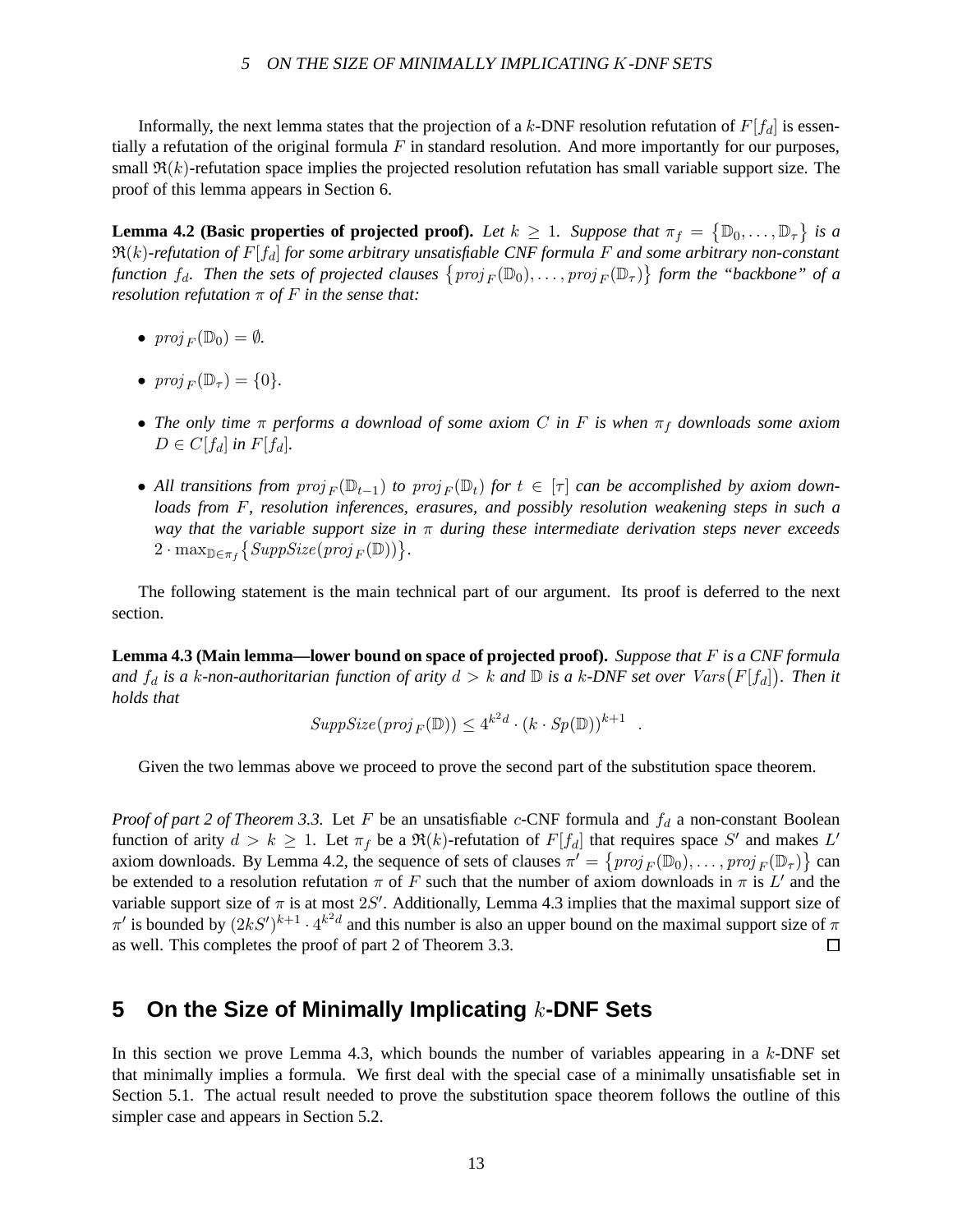### **5.1 Warmup—on the Size of Minimally Unsatisfiable** k**-DNF Sets**

In this subsection we prove Theorem 3.5. The following simple but important lemma will be used both in the proof of Theorem 3.5 and of Lemma 4.3. We state it in the more general form needed to prove the latter result. (For proving Theorem 3.5 it suffices to restrict our attention to *unsatisfiable* formulas G.)

**Lemma 5.1.** *Suppose that*  $\mathbb{D}$  *is a* k-*DNF set that minimally implies a formula G. Then for every literal a* appearing in any term  $T$  in a k-DNF formula  $D\in\mathbb{D}$  there exists a restriction  $\rho$  to  $\mathit{Vars}(\mathbb{D})$  satisfying

- $\bullet$   $|\rho| \leq k |\mathbb{D}|$ .
- $D' \upharpoonright_{\rho} = 1$  *for all*  $D' \in \mathbb{D} \setminus \{D\}.$
- $(T \setminus \{a\})\big|_a = 1.$
- $G|_{0} \neq 1$ .

The point here is that, intuitively speaking, the restriction  $\rho$  is very nearly satisfying the k-DNF set  $\mathbb D$ (except for a single literal in a single term) but still has not fixed the formula G implied by  $\mathbb D$  to true. Also,  $\rho$  assigns values to comparatively few variables.

*Proof of Lemma 5.1.* By Definition 3.4, there exists an assignment  $\alpha$  to  $Vars(\mathbb{D})$  such that

- $D'(\alpha) = 1$  for all  $D' \in \mathbb{D}' \setminus \{D\}.$
- $(T \setminus \{a\})(\alpha) = 1$ .
- $G(\alpha) = 0$ .

Let  $\rho$  be a restriction of minimal size that agrees with  $\alpha$  and satisfies the second and third bullet in the statement of the lemma. Such a restriction can be found by selecting one term  $T'$  satisfied by  $\alpha$  in each  $D' \in \mathbb{D}' \setminus D$  and setting  $\rho$  to agree with  $\alpha$  on  $\bigcup_j \text{Vars}(T_j) \cup \text{Vars}(T \setminus \{a\})$  and be unfixed elsewhere. Since  $|T'| \le k$  we see  $\rho$  has size  $\le k|\mathbb{D}'|$ . The last bullet stated above holds because  $G(\alpha) = 0$  and  $\rho$  agrees with  $\alpha$  on all variables fixed by  $\rho$ .  $\Box$ 

We now bound the number of variables appearing in a minimally unsatisfiable  $k$ -DNF set.

*Proof of Theorem 3.5.* Let  $\mathbb{D} = \{D_1, \ldots, D_m\}$  be a k-DNF formula set with  $m = |\mathbb{D}|$ . For S a set of literals, let  $D_i(S)$  be the set of terms in  $D_i$  that contain S (recall we identify a term with the set of literals appearing in it). Formally,

$$
D_i(S) = \{T \in D_i : T \supseteq S\} \tag{15}
$$

Let  $Vars(D_i(S))$  denote the set of variables appearing in the set of terms  $D_i(S)$ . Our theorem follows from the next claim.

**Claim 5.2.** If S is a set of literals and  $|S| = k - r$  then  $|Vars(D_i(S))| \leq k \cdot (km)^r$ .

Before proving the claim let us complete the proof of the theorem. Take  $S = \emptyset$  for which we get  $r = k$ and notice that  $D_i(\emptyset) = D_i$ . Claim 5.2 gives

$$
|Vars(D_i)| = |Vars(D_i(\emptyset))| \le k(km)^k
$$
\n(16)

 $\Box$ 

and summing over all all  $m$  formulas in the set we get

$$
|Vars(\mathbb{D})| \le \sum_{i=1}^m |Vars(D_i)| \le m \cdot k(km)^k = (km)^{k+1} = (k|\mathbb{D}|)^{k+1}
$$
\n(17)

which concludes the proof.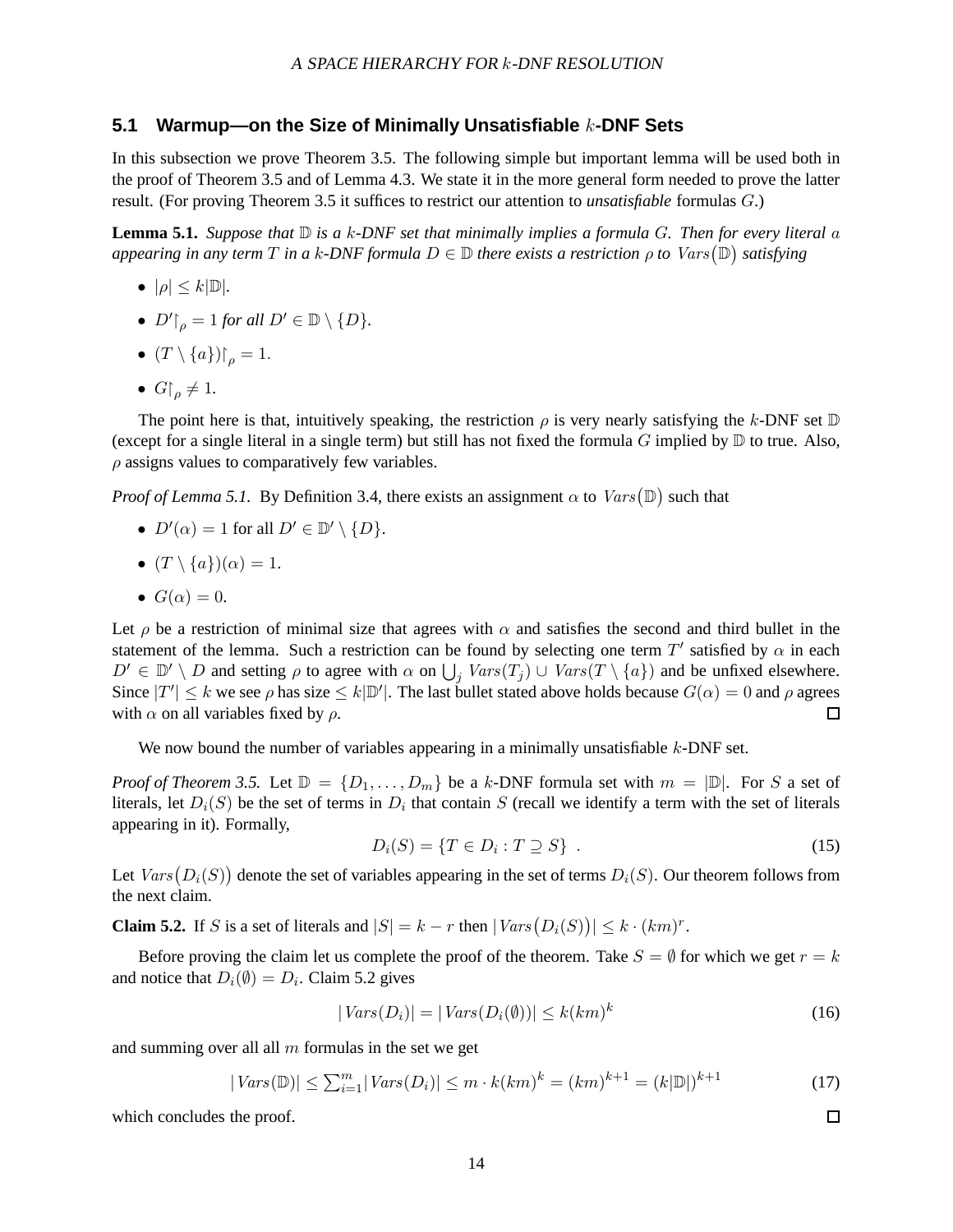*Proof of Claim 5.2.* By induction on  $r \ge 0$ . For the base case of  $r = 0$  notice  $|S| = k$  so there can be at most one term in  $D_i$  that contains all literals in S implying  $|Vars(D_i(S))|$  is either 0 or k.

For the inductive step we may assume the existence of some term  $T \in D_i$  that strictly contains S, because otherwise S appears at most once as a term in  $D_i$  and the claim holds as in the base case. Assuming  $T \supsetneq S$ , let a be a literal in  $T \setminus S$ . Lemma 5.1 guarantees the existence of a restriction  $\rho$  of size at most km such that  $D_j|_{\rho} = 1$  for all  $j \in [m], j \neq i$  and  $(T \setminus \{a\})|_{\rho} \neq 0$ . By the unsatisfiability of  $\mathbb D$  we conclude  $\rho$ falsifies every term  $T' \in D_i$  for which  $T' \supsetneq S$ . Since  $(T \setminus \{a\}) \cap_{\rho} = 1$  and  $(T \setminus \{a\}) \supseteq S$  we conclude that every term in  $D_i$  that contains S must also contain a literal set to false by  $\rho$ , because otherwise  $\rho$  could be extended to an assignment satisfying  $\mathbb D$ . Recall that  $\neg \rho$  is the set of literals set to false by  $\rho$ . We have just shown that

$$
D_i(S) = \bigcup_{a' \in \neg \rho} D_i(S \cup \{a'\}) \tag{18}
$$

 $\Box$ 

So to bound  $Vars(D_i(S))$  we need only bound  $Vars(D_i(S \cup \{a'\}))$  for all  $a' \in \neg \rho$ . We use the inductive hypothesis. Notice  $(\neg \rho) \cap S = \emptyset$  because  $\rho$  satisfies S. Thus, for  $a' \in \neg \rho$  we have  $|S \cup \{a'\}| = k - (r - 1)$ . Summing over all  $a' \in \neg \rho$  and recalling  $|\neg \rho| = |\rho| \leq km$ , we apply the inductive hypothesis to  $S \cup \{a'\}$  to conclude from (18) that

$$
|Vars(D_i(S))| \le \sum_{a' \in \neg \rho} |Vars(D_i(S \cup \{a'\}))| \le |\neg \rho| \cdot k(km)^{r-1} \le k(km)^r
$$
\n(19)

as claimed.

### **5.2 Upper-bounding the Space of Projections—Proof of Lemma 4.3**

To prove Lemma 4.3 we need to address two issues that did not appear in the previous subsection. First, our starting point is a k-DNF set  $D$  that is satisfiable and implies a set of projected clauses. We deal with this by constructing a formula (denoted  $G'$  later on) that is the conjunction of all clauses projected by  $D$ . The second issue, which is more subtle, is that  $\mathbb D$  is a set of formulas defined over  $Vars\big(F[f_d]\big)$  whereas the clauses projected by  $\mathbb D$  are over the different variable set  $Vars(F).$  The following definition will be used to connect the two sets of variables and is crucial to our proof.

**Definition 5.3 (Shadow).** For a a literal over a variable  $y \in Vars(F[f_d])$  let the *shadow* of a, denoted  $V(a)$ , be the variable  $x \in Vars(F)$  to which a belongs, i.e., the shadow of y is the variable x such that  $y \in \textit{Vars}\big(x[f_d]\big).$  For  $T$  a set of literals (which will later on be identified with a term or a restriction) let its shadow be  $\mathbf{V}(T) = \bigcup_{a \in T} \mathbf{V}(a)$  and for D a set of terms we define its shadow as  $\mathbf{V}(D) = \bigcup_{T \in D} \mathbf{V}(T)$ .

The following sublemma, which will be proved later on, is the analog of Claim 5.2, accounting for the needed modifications which were discussed in the beginning of this section. The claim in this sublemma is also the central point in our proof of Lemma 4.3. We now state the sublemma and promptly use it to complete the proof of Lemma 4.3.

**Lemma 5.4.** *Suppose*  $\mathbb{D} = \{D_1, \ldots, D_m\}$  *is a k-DNF set over*  $Vars\big(F[f_d]\big)$  *and G is a CNF formula over*  $Vars(F)$  such that  $D$  minimally implies the substituted formula  $G' = G[f_d]$ . Suppose furthermore that  $S \subset Vars(F)$  and  $|S| = k - r$  for  $r \ge 0$ . Then, letting  $D_i(S) = \{T \in D_i | V(T) \supseteq S\}$  denote the set of *terms in* D<sup>i</sup> *whose shadow contains* S*, we have*

$$
|\mathbf{V}(D_i(S))| \leq k \cdot \left(4^{kd} \cdot k|\mathbb{D}|\right)^r.
$$

*Proof of Lemma 4.3.* Let  $\mathbb{D} = \{D_1, \ldots, D_m\}$  and  $G' = \bigwedge_{C \in proj_F(\mathbb{D})} C[f_d]$ . Notice that by Definition 4.1, G' is of the form  $G' = G[f_d]$  for some CNF formula G over  $Vars(F)$  so G' conforms to the assumptions of Lemma 5.4.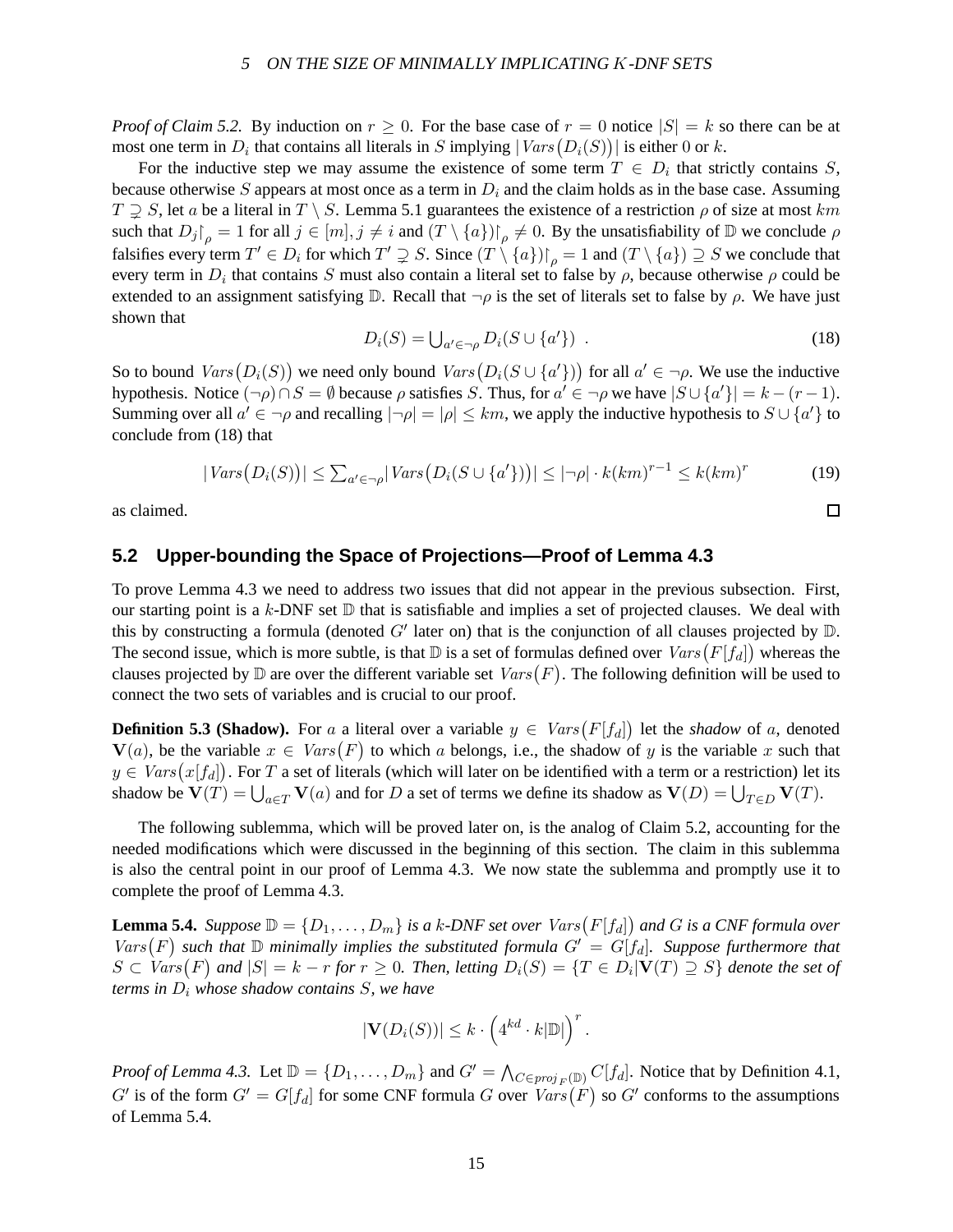First we argue that we may assume without loss of generality that  $D$  minimally implies  $G'$ . If this is not the case, there must exist a term T appearing in  $D_i \in \mathbb{D}$  and a proper subterm  $T' \subseteq T$  such that replacing T by T' and calling the replaced k-DNF set by  $\mathbb{D}'$ , we still have  $\mathbb{D}' \models G'$ . In this case replace  $\mathbb D$  with  $\mathbb{D}'$ and repeat the process. Notice that repeating the process does not increase the size of  $\mathbb D$  (in fact, the size can shrink if some  $k$ -DNF formula includes an empty term). Since each repetition of this process strictly shrinks the number of literals in  $D$  (counted with repetitions), we see it must terminate. Upon termination the remaining k-DNF set, denoted  $\hat{\mathbb{D}}$ , which is of size at most m, minimally implies  $G'$ .

Our next observation is that for every variable x appearing in  $G$  there must exist a literal  $\alpha$  belonging to it that appears in  $\mathbb{D}$ , implying

$$
SuppSize(G) = |Vars(G)| \leq |\mathbf{V}(\hat{\mathbb{D}})| \tag{20}
$$

To see this, argue by way of contradiction. Let  $C = C' \vee x$  be a clause appearing in G and assume for simplicity that  $x$  is a positive literal (the case of a negative literal is identical). Conditions (12a) and (12b) of Definition 4.1 imply that there exists an assignment  $\alpha$  to  $Vars(F[f_d])$  such that  $\alpha(\mathbb{D}) = \alpha(x[f_d]) = 1$  but  $\alpha(C'[f_d]) = 0$ . By construction,  $\mathbb{D} \models \hat{\mathbb{D}}$  so  $\alpha(\hat{\mathbb{D}}) = 1$  as well. By assumption, no variable belonging to x appears in  $\hat{\mathbb{D}}$ , so by changing the value of  $\alpha$  on  $Vars(x[f_d])$  as to falsify  $x[f_d]$  we reach an assignment that satisfies  $\hat{\mathbb{D}}$  but falsifies  $G[f_d]$ , contradiction.

Having established (20), we bound  $|V(D)|$  for  $D \in \mathbb{D}$  with the use of Lemma 5.4 and get

$$
|\mathbf{V}(D)| = |\mathbf{V}(D(\emptyset))| \le k \cdot \left(4^{kd} \cdot k|\hat{\mathbb{D}}|\right)^k.
$$
 (21)

 $\Box$ 

Summing over all  $D \in \mathbb{D}$  and recalling  $|\hat{\mathbb{D}}| < |\mathbb{D}|$  gives

$$
|\mathbf{V}(\hat{\mathbb{D}})| \le \sum_{D \in \hat{\mathbb{D}}} |\mathbf{V}(D)| \le |\hat{\mathbb{D}}| \cdot k \cdot \left(4^{kd} \cdot k|\hat{\mathbb{D}}|\right)^k \le 4^{k^2d} \cdot (k|\mathbb{D}|)^{k+1}
$$
(22)

and this, together with (20), completes the proof of Lemma 4.3.

We end this section with a proof of Lemma 5.4.

*Proof of Lemma 5.4.* By induction on  $r \ge 0$ . For the base case of  $r = 0$  we have  $|S| = k$ . Since  $D_i$  is a k-DNF formula then any term T for which  $V(T) \supseteq S$  must have  $V(T) = S$ . Thus,  $|V(D_i(S))| = k$  and the inequality claimed in the lemma holds.

For the inductive case of  $r > 0$ , let  $\overline{S}$  denote the set of literals that belong to S, and let terms(S) denote the set of terms over  $\bar{S}$ . We bound the number of terms by  $|\text{terms}(S)| = 2^{2|Vars}(\bar{S})| \le 4^{kd}$  because each term is a set of literals coming from a set of literals of size  $2|Vars(\bar{S})|$ . Partition the terms in  $D_i(S)$ according to their intersection with  $\overline{S}$ . Formally, for every  $s \in \text{terms}(S)$  let

$$
D_i(s) = \{ T \in D_i(S) | T \cap \bar{S} = s \} .
$$
 (23)

We have partitioned  $D_i(S)$  into  $4^{kd}$  partitions so to prove the claim in the lemma it is sufficient to show for each partition that

$$
|\mathbf{V}(D_i(s))| \le km \left( k \cdot \left(4^{kd}km\right)^{r-1}\right) \tag{24}
$$

Consider one term  $s \in \text{terms}(S)$ . If  $\mathbf{V}(D_i(s)) = S$  then clearly (24) holds so we assume  $\mathbf{V}(D_i(s)) \supseteq S$ . In this case there exists  $T \in D_i$  such that  $V(T) \supseteq S$  which implies the existence of a literal  $a \in T \setminus \overline{S}$ . Let  $\rho$  be a restriction satisfying the properties of Lemma 5.1 with respect to  $a, T, D_i$  and  $G'$ .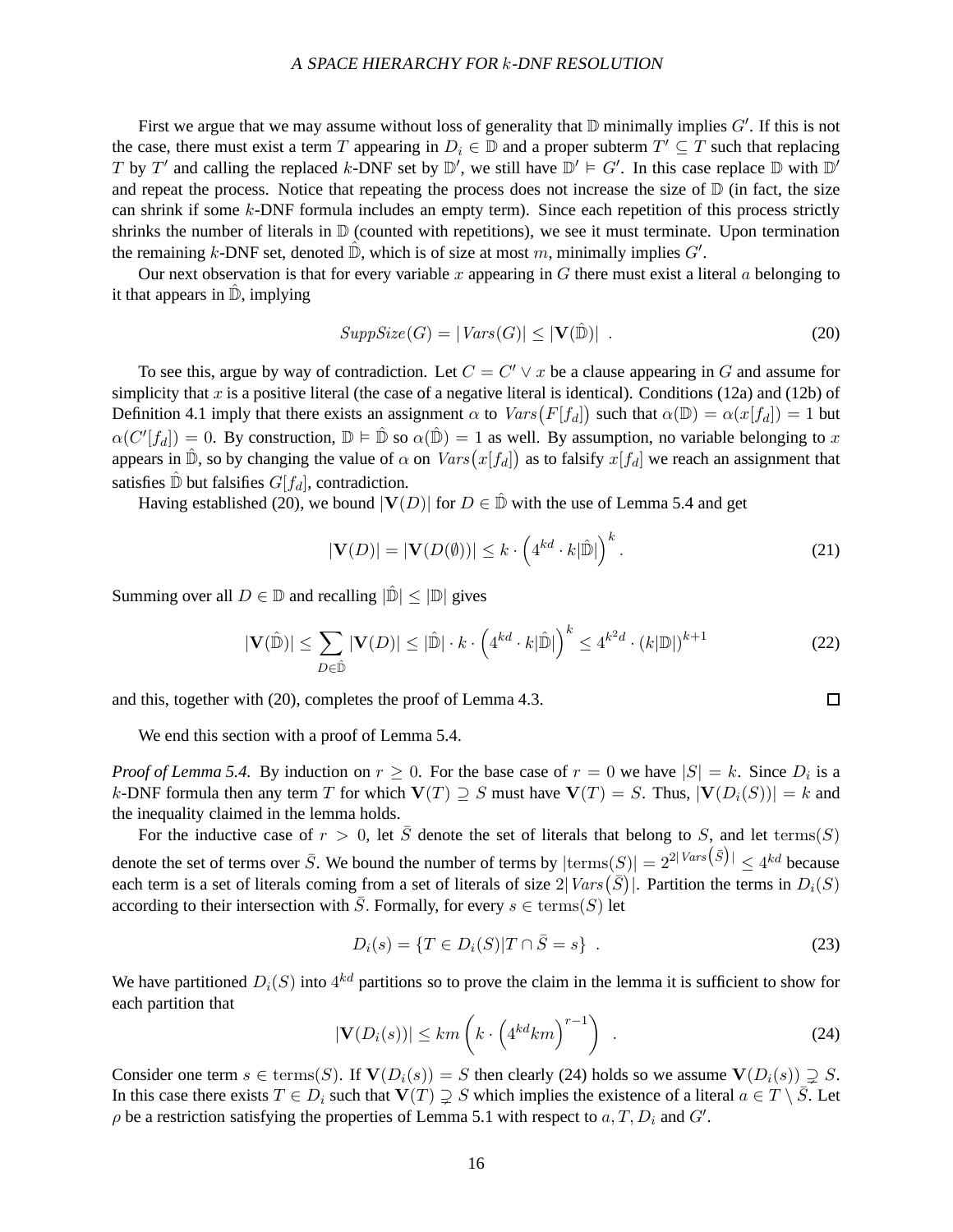**Proposition 5.5.** *Every term*  $T'$  appearing in  $D_i(s)$  must include a literal  $a \notin \overline{S}$  whose shadow belongs to *the shadow of*  $\rho$  *as well. Formally,*  $(\mathbf{V}(T') \setminus S) \cap (\mathbf{V}(\rho) \setminus S) \neq \emptyset$ *.* 

*Proof.* By way of contradiction. Assume  $T'$  falsifies the proposition. By assumption  $T'$  has the same set of literals as T within  $\bar{S}$  and the third property of  $\rho$  listed in Lemma 5.1 implies  $\rho$  satisfies all literals of T' inside  $\bar{S}$ . Assuming that the intersection in the statement of the proposition is empty, we can extend  $\rho$  to a restriction  $\rho'$  that satisfies T' by setting at most k "new" variables on top of those set by  $\rho$ . The crucial observation is that none of the "new" variables set by  $\rho'$  have their shadow in  $V(\rho)$ . More to the point, suppose  $x_i$  is a "new" variable whose value is set by  $\rho'$  but is not set by  $\rho$ . Let x denote the shadow of  $x_i$  and let  $\vec{x} = \{x_1, \ldots, x_d\}$  be the set of variables whose shadow is x. Our crucial observation, restated in different words, is that  $\rho$  does not set the value of *any* variable in  $\vec{x}$ . This is where the k-non-authoritarianism of  $f_d$ comes into play, because it implies that  $\rho'$  cannot fix the value of  $f_d(\vec{x})$  because  $\rho'$  sets at most k variables in  $\vec{x}$ . But this means that we can extend  $\rho'$  so that  $f_d(\vec{x})$  will obtain any truth value we find fit. We conclude that the fourth property listed in Lemma 5.1 holds for  $\rho'$  as well as for  $\rho$ . This property implies that  $\rho'$  can be extended to an assignment  $\alpha'$  such that  $G'(\alpha') = 0$ . So  $\alpha'$  is an assignment that satisfies  $\mathbb D$  but falsifies  $G'$ . We have reached a contradiction, and the proposition follows.  $\Box$ 

We continue with the proof of the inequality (24). The second property of Lemma 5.1 implies that  $|\mathbf{V}(\rho)| \leq km$ . Thus, Proposition 5.5 shows that there exists a set  $V_s \subseteq Vars(F) \setminus S$  of size at most km such that

$$
\mathbf{V}(D_i(s)) \subseteq \bigcup_{v \in V_s} \mathbf{V}(D_i(S \cup \{v\})) . \tag{25}
$$

Since  $v \notin S$  we have  $|S \cup \{v\}| = k - (r - 1)$  so we may apply the inductive hypothesis of the inequality in Lemma 5.4 to  $S \cup \{v\}$  which gives

$$
|\mathbf{V}(D_i(s))| \leq \sum_{v \in V_s} |\mathbf{V}(D_i(S \cup \{v\}))| \leq km \left( k \cdot \left(4^{kd} \cdot km\right)^{r-1}\right) \quad . \tag{26}
$$

We have shown that the inequality (24) holds for all  $s \in \text{terms}(S)$ . Summing over all terms, there are at most  $4^{kd}$  of them, completes the proof of Lemma 5.4.  $\Box$ 

## **6** Projected  $\Re(k)$ -refutations Are (Almost) Resolution Refutations

This section contains the proof of Lemma 4.2. We establish this lemma in very much the same way as for [BSN09, Theorem 4.4], but there is a subtle difference between the two proofs due to the fact that our definition of precise implication (Definition 4.1) is somewhat different than what is used there (cf. [BSN09, Definition 4.2]). Definition 4.2 in [BSN09] appears to be "the right one" and yields tighter results for standard resolution, but for technical reasons we are forced to relax that definition a bit in order to obtain the results for  $k$ -DNF resolution in the current paper.

We first fix some notation. Let us use the convention that  $D$  and  $D$  denote k-DNF sets and k-DNF formulas derived from  $F[f_d]$  while  $\mathbb C$  and  $C$  denote clause sets and clauses derived from  $F$ . Let us also overload the notation and write  $\mathbb{D} \models C$ ,  $\mathbb{D} \not\models C$ , and  $\mathbb{D} \models C$  for  $C = C^+ \vee C^-$  when the corresponding implications hold or do not hold for  $\mathbb D$  with respect to  $\bigvee_{x\in C^+} f_d(\vec x)\vee \bigvee_{\overline{y}\in C^-} \neg f_d(\vec y)$ . Finally, let  $\mathbb C_t$  be a shorthand for  $proj_F(\mathbb{D}_t)$ .

Suppose now that  $\pi_f = \{ \mathbb{D}_0, \ldots, \mathbb{D}_\tau \}$  is a k-DNF resolution refutation of  $F[f_d]$  for some arbitrary unsatisfiable CNF formula F and some arbitrary non-constant function  $f_d$ .

The first two bullets in Lemma 4.2 are immediate. For  $\mathbb{D}_0 = \emptyset$  we have  $\mathbb{C}_0 = proj_F(\mathbb{D}_0) = \emptyset$ , and it is easy to verify that  $\mathbb{D}_{\tau} = \{0\}$  yields  $\mathbb{C}_{\tau} = proj_F(\mathbb{D}_{\tau}) = \{0\}$ . We note, however, that the empty clause will have appeared in  $C_t = proj_F(\mathbb{D}_t)$  earlier, namely for the first t such that  $\mathbb{D}_t$  is contradictory.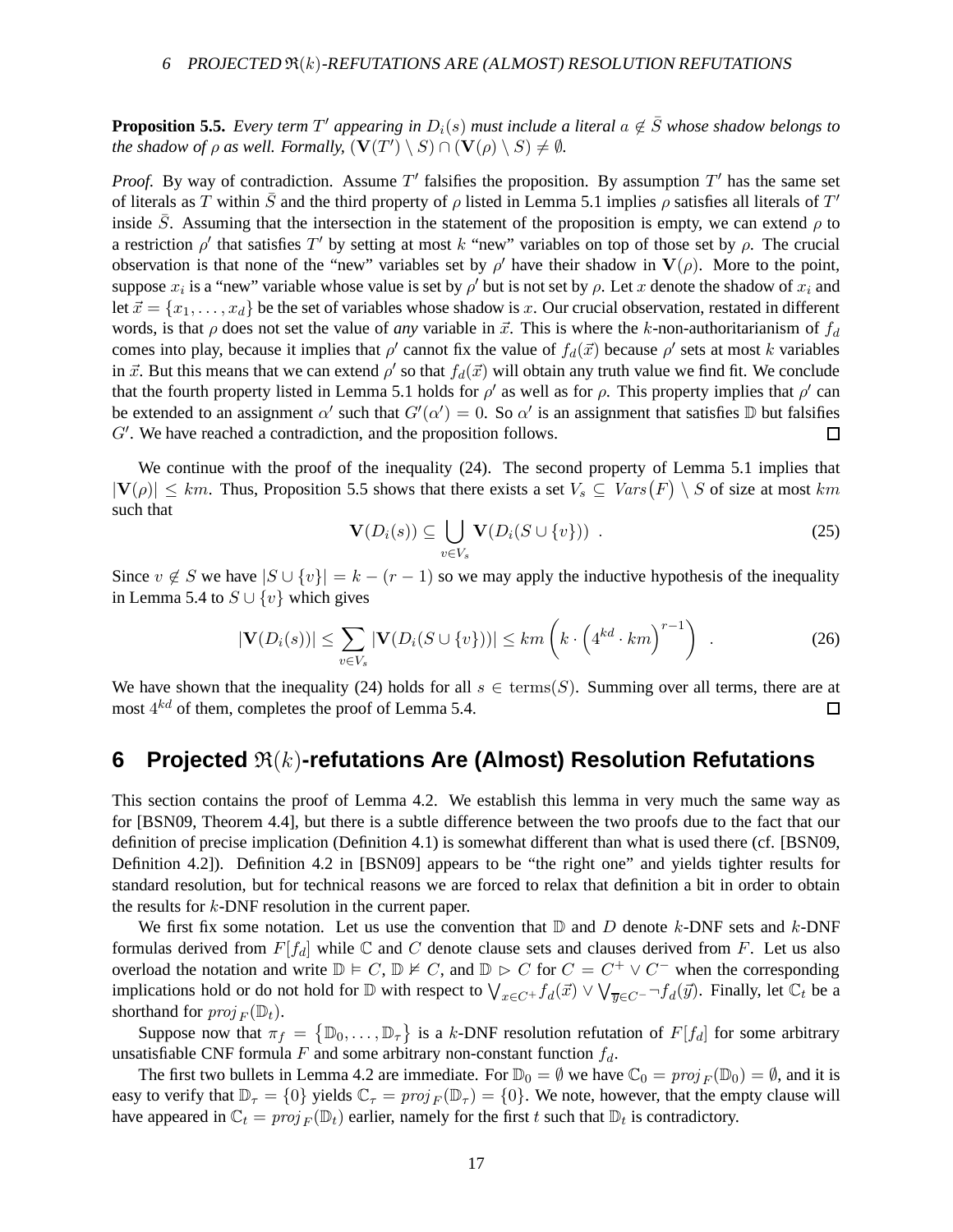The hard part is to show that all transitions from  $\mathbb{C}_{t-1} = proj_F(\mathbb{D}_{t-1})$  to  $\mathbb{C}_t = proj_F(\mathbb{D}_t)$  can be performed in such a way that the variable support size in our refutation under construction  $\pi : F \vdash 0$  never exceeds  $SuppSize(\mathbb{C}_{t-1}) + SuppSize(\mathbb{C}_t) \leq 2 \cdot max_{s \in [\tau]} \{SuppSize(\mathbb{C}_s)\}$  during the intermediate derivation steps needed in  $\pi$ . The proof is by a case analysis of the derivation steps. Before plunging into the proof, let us make a simple but useful observation.

**Observation 6.1.** Using the above notation, if  $\mathbb{D}_t$   $\models$  C then  $C = C^+ \vee C^-$  is derivable from  $\mathbb{C}_t$  =  $proj_F(\mathbb{D}_t)$  by weakening.

*Proof.* Pick  $C_1^+ \subseteq C^+$ , and  $C_2^- \subseteq C^-$  minimal so that  $D \models C_1^+ \vee C_2^-$  still holds. Then by definition  $\mathbb{D} \triangleright C_1^+ \vee C_2^-$  so  $C_1^+ \vee C_2^- \in \overline{\mathbb{C}}_t$  and  $C \supseteq C_1^+ \vee C_2^-$  can be derived from  $\overline{\mathbb{C}}_t$  by weakening as claimed.

Consider now the rule applied in  $\pi_f$  at time t to get from  $\mathbb{D}_{t-1}$  to  $\mathbb{D}_t$ . We analyze the three possible cases—inference, erasure and axiom download—in this order.

**Inference** Note that obviously  $\mathbb{D}_{t-1} \models \mathbb{D}_t$  since all inference rules are sound. Moreover, since  $\mathbb{D}_t \supseteq \mathbb{D}_{t-1}$ we have  $\mathbb{D}_t \models \mathbb{D}_{t-1}$ . It follows from Definition 4.1 the set of projected clauses does not change, i.e.,  $\mathbb{C}_{t-1} = \mathbb{C}_t$ , and nothing needs to be done.

**Erasure** If  $C \in \mathbb{C}_t \setminus \mathbb{C}_{t-1}$  is a new projected clause appearing at time t as a result of an erasure  $\mathbb{D}_t =$  $\mathbb{D}_{t-1} \setminus \{D\}$ , it clearly holds that  $\mathbb{D}_{t-1} \models C$ . Hence, all such clauses  $C \in \mathbb{C}_t \setminus \mathbb{C}_{t-1}$  can be derived by weakening from  $\mathbb{C}_{t-1}$  by Observation 6.1, after which all clauses in  $\mathbb{C}_{t-1} \setminus \mathbb{C}_t$  can be erased. During these intermediate steps the support size is upper-bounded by  $SuppSize(\mathbb{C}_{t-1} \cup \mathbb{C}_t) \leq SuppSize(\mathbb{C}_{t-1})$  +  $SuppSize(\mathbb{C}_t)$ .

**Axiom download** This is the place in the case analysis where we need to do some serious work. Suppose that  $\mathbb{D}_t = \mathbb{D}_{t-1} \cup \{D\}$  for some axiom clause  $D \in A[f_d]$ , where A in turn is an axiom of F. If  $C \in \mathbb{C}_t \setminus \mathbb{C}_{t-1}$ is a new projected clause then we must have  $\mathbb{D}_{t-1} \nvDash C$  and  $\mathbb{D}_{t-1} \cup \{D\} \triangleright C$ .

We want to show that all such clauses C can be derived from  $\mathbb{C}_{t-1} = proj_F(\mathbb{D}_{t-1})$  by downloading  $A \in F$ , making inferences, and then possibly erasing A, and that this can be done without the variable support size exceeding  $SuppSize(\mathbb{C}_{t-1}) + SuppSize(\mathbb{C}_t)$ . The key to our proof is the next lemma.

**Lemma 6.2.** *Let*  $\mathbb{D}$  *be a* k-*DNF set derived from*  $D \in F[f_d]$ *,*  $D \in A[f_d]$  *be an axiom clause of*  $F[f_d]$ *, and*  $C$ *be a clause over*  $Vars(F)$ *. If*  $\mathbb{D}$ *, D, and* C *are such that*  $\mathbb{D} \cup \{D\} \triangleright C$  *but*  $\mathbb{D} \nvDash C$ *. Then if*  $A = a_1 \vee \cdots \vee a_k$ *, for every*  $a_i \in A \setminus C$  *there is a subclause*  $C^i \subseteq C$  *such that*  $\mathbb{D} \rhd C^i \vee \overline{a}_i$ . That is, all clauses  $C \vee \overline{a}_i$  for  $a_i \in A \setminus C$  *can be derived from*  $\mathbb{C} = \text{proj}_E(\mathbb{D})$  *by weakening.* 

*Proof.* Consider any assignment  $\alpha$  such that  $\mathbb{D}(\alpha) = 1$  but  $\left[\bigvee_{x \in C^+} f_d(\vec{x}) \vee \bigvee_{\vec{y} \in C^-} \neg f_d(\vec{y})\right](\alpha) = 0$ . Such an assignment exists since  $\mathbb{D} \nvDash C$  by assumption. Also, since by assumption  $\mathbb{D} \cup \{D\} \triangleright C$  we must have  $D(\alpha) = 0$ . If  $A = a_1 \vee \cdots \vee a_s$ , we can write  $D \in A[f_d]$  on the form  $D = D_1 \vee \cdots \vee D_s$  for  $D_i \in a_i[f_d]$ . Fix any  $a \in A$  and suppose for the moment that  $a = x$  is a positive literal. Then  $D_i(\alpha) = 0$  implies that  $[f_d(\vec{x})](\alpha) = 0$  which means that  $[\neg f_d(\vec{x})](\alpha) = 1$ . Since exactly the same argument holds if  $a = \overline{y}$  is a negative literal, we conclude that

$$
\mathbb{D} \models \bigvee_{x \in (C \vee \overline{a}_i) +} f_d(\vec{x}) \vee \bigvee_{\overline{y} \in (C \vee \overline{a}_i) -} \neg f_d(\vec{y}) \tag{27}
$$

or, rewriting (27) using our overloaded notation, that

$$
\mathbb{D} \models C \vee \overline{a_i} \tag{28}
$$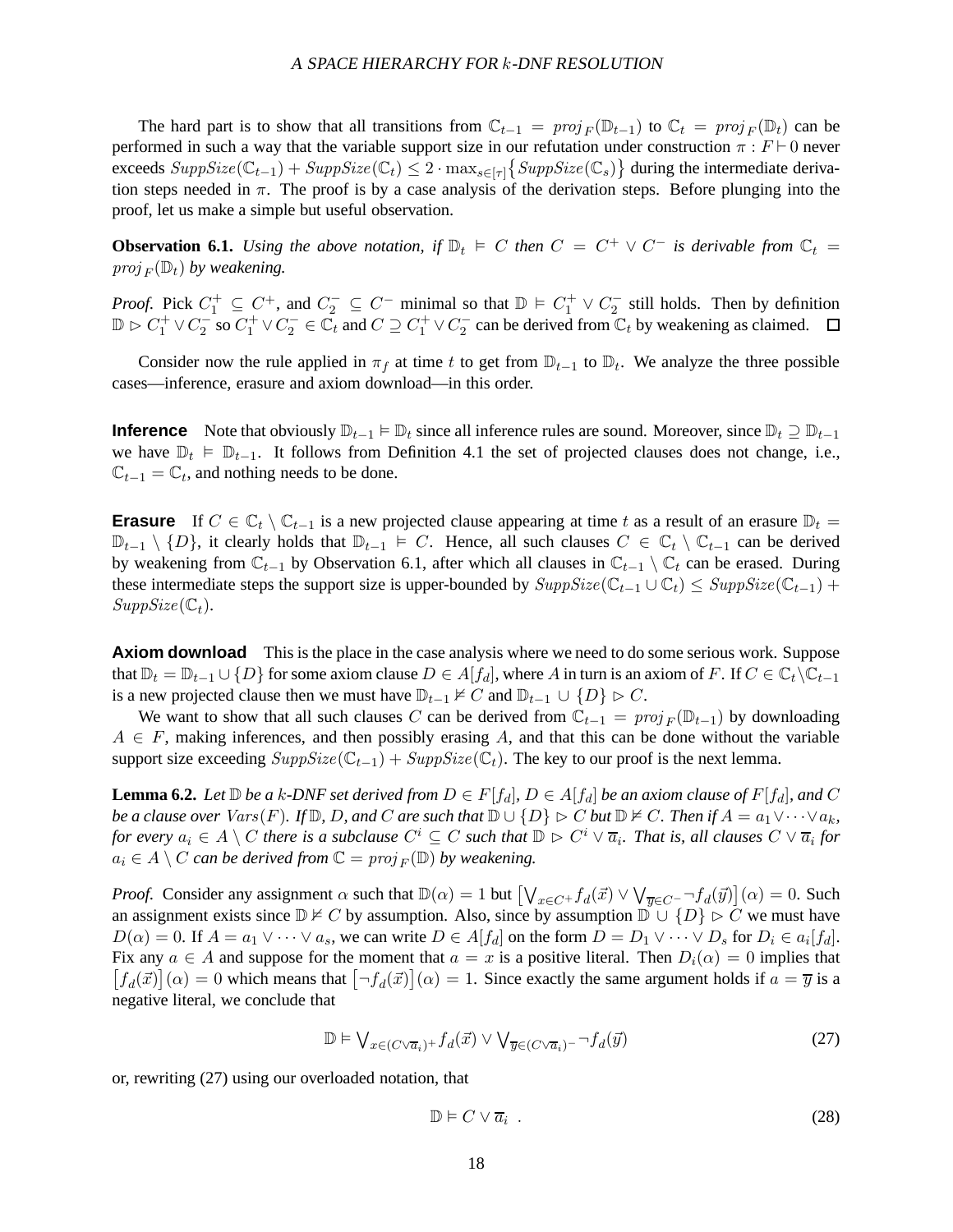If  $a_i \in C$ , the clause  $C \vee \overline{a_i}$  is trivially true and thus uninteresting, but otherwise we pick  $C^i \subseteq C$  minimal such that (28) still holds (and notice that since  $\mathbb{D} \not\vdash C$ , the literal  $\overline{a}_i$  cannot be dropped from the implication). Then by Definition 4.1 we have  $\mathbb{D} \triangleright C^i \vee \overline{a_i}$  as claimed.  $\Box$ 

We remark that Lemma 6.2 tells us that every  $x \in Var(s(A) \setminus Var(s(C))$  appears in some clause at time  $t-1$ , namely, in the clause  $C^i \vee \overline{a_i}$  found in the proof above. Since in addition obviously  $Vars(A) \cap$  $Vars(C) \subseteq Vars(\mathbb{C}_t)$  this means that if we download  $A \in F$  in our refutation  $\pi : F \vdash 0$  under construction, we have  $Vars(A) \subseteq Vars(\mathbb{C}_{t-1}) \cup Vars(\mathbb{C}_t)$  and hence  $SuppSize(\mathbb{C}_{t-1} \cup \{A\}) \leq SuppSize(\mathbb{C}_{t-1}) +$  $SuppSize(\mathbb{C}_t)$ .

Thus, we can download  $A \in F$ , and then possibly erase this clause again at the end of our intermediate resolution derivation to get from  $\mathbb{C}_{t-1}$  to  $\mathbb{C}_t$ , without the variable support size ever exceeding  $SuppSize(\mathbb{C}_{t-1}) + SuppSize(\mathbb{C}_t)$ . Let us now argue that all new clauses  $C \in \mathbb{C}_t \setminus \mathbb{C}_{t-1}$  can be derived from  $\mathbb{C}_{t-1} \cup \{A\}.$ 

If  $A \setminus C = \emptyset$ , then the weakening rule applied on A is enough. Suppose therefore that this is not the case and let  $A' = A \setminus C = \bigvee_{a \in Lit(A) \setminus Lit(C)} a$ . Appealing to Lemma 6.2, we know that for every  $a \in A$ there is a  $C_a \subseteq C$  such that  $C_a \vee \overline{a} \in \mathbb{C}_{t-1}$ . Note that by the assumption  $\mathbb{D}_{t-1} \not\models C$  this means that if  $x \in Var(s(A) \cap Var(s(C))$ , then x occurs with the same sign in A and C, since otherwise we would get the contradiction  $\mathbb{D} \models C \vee \overline{a} = C$ . Summing up,  $\mathbb{C}_{t-1}$  contains  $C_a \vee \overline{a}$  for some  $C_a \subseteq C$  for all  $a \in Lit(A) \setminus Lit(C)$  and in addition we know that  $Lit(A) \cap \{\overline{a} \mid a \in Lit(C)\} = \emptyset$ . Let us write  $A' =$  $a_1 \vee \cdots \vee a_m$  and do the following weakening derivation steps from  $\mathbb{C}_{t-1} \cup \{A\}$ :

$$
A \rightsquigarrow C \vee A'
$$
  
\n
$$
C_{a_1} \vee \overline{a}_1 \rightsquigarrow C \vee \overline{a}_1
$$
  
\n
$$
C_{a_2} \vee \overline{a}_2 \rightsquigarrow C \vee \overline{a}_2
$$
  
\n
$$
\vdots
$$
  
\n
$$
C_{a_m} \vee \overline{a}_m \rightsquigarrow C \vee \overline{a}_m
$$
  
\n(29)

Then resolve  $C \vee A'$  in turn with all clauses  $C \vee \overline{a}_1$ ,  $C \vee \overline{a}_2$ , ...,  $C_{a_m} \vee \overline{a}_m$ , finally yielding the clause  $C$ .

In this way all clauses  $C \in \mathbb{C}_t \setminus \mathbb{C}_{t-1}$  can be derived one by one, and we note that we never mention any variables outside of  $Vars(\mathbb{C}_{t-1}) \cup Vars(A) \cup Vars(C)$  in these derivations.

Wrapping up the proof of Lemma 4.2, we have proven that no matter what derivation step is made in the transition  $\mathbb{D}_{t-1} \to \mathbb{D}_t$ , we can perform the corresponding transition  $\mathbb{C}_{t-1} \to \mathbb{C}_t$  for our projected clause sets without the variable support size going above  $SuppSize(\mathbb{C}_{t-1}) + SuppSize(\mathbb{C}_t) \leq 2$ .  $\max_{\mathbb{D}\in\pi_f}\{SuppSize(proj_F(\mathbb{D}))\}$ . Also, the only time we need to download an axiom  $A \in F$  in our projected refutation  $\pi$  of F is when  $\pi_f$  downloads some axiom  $D \in A[f_d]$ . This completes the proof of Lemma 4.2.

## **7 Converting Resolution Refutations of F to**  $\Re(k)$ **-refutations of**  $F[f]$

To prove part 1 of Theorem 3.3, we convert a resolution refutation  $\pi$  of F into a  $\Re(d)$ -refutation of the substituted formula  $F[f_d]$  while (roughly) preserving the length and variable space simultaneously. This is done in two steps. First, we substitute each positive literal x appearing in a clause C in  $\pi$  with some d-DNF representing  $f_d(\vec{x})$  and similarly substitute  $\neg x$  with a d-DNF representing  $\neg f_d(\vec{x})$ . (Recall every function over d variables can be represented by a  $d$ -DNF formula.) The sequence of sets of clauses that was  $\pi$  is transformed under this substitution into a sequence of d-DNF sets that forms the "backbone" of a  $\mathfrak{R}(d)$ -refutation. Then, we convert the backbone into a proper  $\mathfrak{R}(d)$ -refutation by simulating resolution inferences and axiom downloads. Consider a resolution inference step in  $\pi$  which involved inferring  $C \vee C'$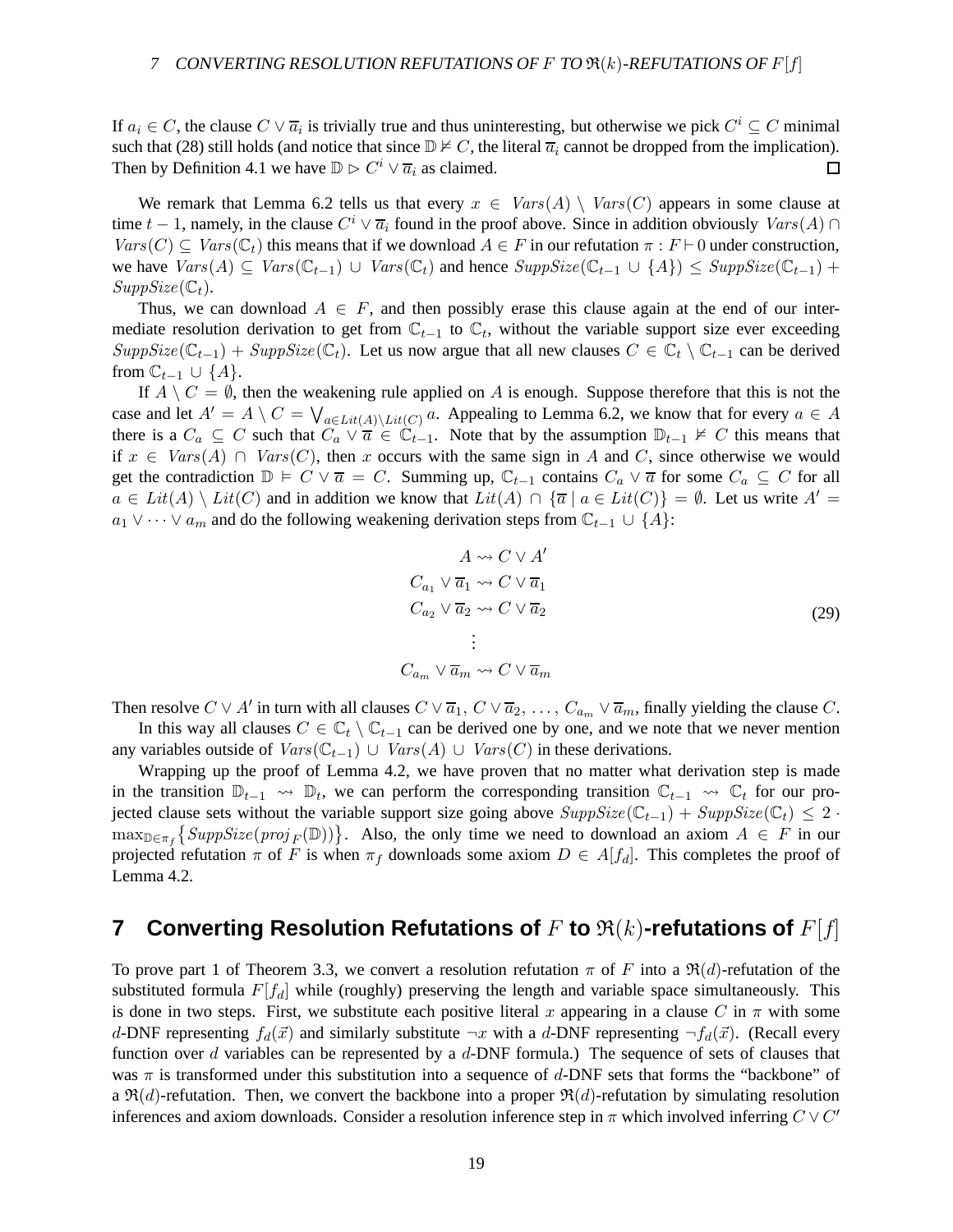from  $C \vee x, C \vee \neg x$ . After substitution what we need to show is that  $C[f_d] \vee C'[f_d]$  can be inferred from  $C[f_d] \vee x[f_d], C'[f_d] \vee \neg x[f_d]$  in  $\Re(d)$ . This is shown in Lemma 7.1 below. The simulation of an axiom download is similarly addressed in Lemma 7.2, where we show that we can derive any d-DNF representation of  $A[f_d]$  for an axiom  $A \in F$  via a  $\Re(k)$ -derivation of bounded length and space. Given these two lemmas, the proofs of which follow below, we can complete the proof of the first part of Theorem 3.3.

**Lemma 7.1 (Simulating Resolution in**  $\Re(k)$ ). *Suppose*  $D_1, D_2$  *are two* k-DNF formulas over r variables. *If*  $D_1 \wedge D_2 \models 0$ , then the k-DNF set  $\{D_1, D_2\}$  has a  $\Re(k)$ -refutation of length  $|D_1| \cdot |D_2|$  and variable *space at most*  $2(VarSp(D_1) + VarSp(D_2))$  *simultaneously.* 

**Lemma 7.2 (Implicational completeness of**  $\Re(k)$  **with respect to clauses).** *Suppose* F is a CNF formu*la and* D is a k-DNF formula and  $|Vars(F) \cup Vars(D)| = r$ . If  $F \models D$  then D can be derived from F via a  $\Re(k)$ -derivation of length less than  $k^{|D|} \cdot 2^{r+1}$  and variable space at most  $((r+2) \text{Var}Sp(D))^2$ *simultaneously.*

Postponing the proofs for a moment, let us see how these two lemmas yield the first part of Theorem 3.3.

*Proof of part 1 of Theorem 3.3.* Let  $\pi = \{ \mathbb{C}_0, \ldots, \mathbb{C}_\tau \}$  be a resolution refutation of the CNF formula F. Let  $\pi_f = \{ \mathbb{D}_0, \ldots, \mathbb{D}_\tau \}$  denote the sequence of d-DNF sets obtained by substituting  $\pi$  with  $f_d$  in the following way. We start by fixing for each literal a a d-DNF formula representing  $a[f_d]$ . For a clause  $C = \bigvee_i a_i$ appearing in  $\mathbb{C}_t$  construct a d-DNF formula  $D_C$  which represents  $C[f_d]$  by taking the disjunction of the d-DNF formulas representing  $a_i$ . Finally, set  $\mathbb{D}_t = \{D_C \mid C \in \mathbb{C}_t\}$ . In this way, every clause in  $\mathbb{C}_t$  turns into a d-DNF formula in  $\mathbb{D}_t$ . Notice that the variable space of  $\mathbb{D}_t$  is less than  $d \cdot 2^d$  times the variable space of  $\mathbb{C}_t$  because every literal appearing in  $\mathbb{C}_t$  turns under substitution into a d-DNF with less than  $2^d$  terms. To complete the proof of part 1 of Theorem 3.3 it suffices to show for  $0 \le t < \tau$  that  $\mathbb{D}_{t+1}$  can be derived from  $\mathbb{D}_t$  via a  $\Re(d)$ -derivation of length  $\leq d^{4^{cd}} \cdot 4^{cd}$  and extra variable space  $(cd+2)^3 \cdot 4^{cd} + O(1)$ . We divide into cases according to the type of the  $t<sup>th</sup>$  step.

- **Erasure** If  $\mathbb{C}_{t+1} = \mathbb{C}_t \setminus \{C\}$  then by construction we have  $\mathbb{D}_{t+1} \subset \mathbb{D}_t$ , so  $\mathbb{D}_{t+1}$  can be derived in  $\Re(d)$ from  $\mathbb{D}_t$  by erasures.
- **Axiom download** Let  $A \in F$  be the axiom downloaded at time  $t + 1$ , i.e.,  $\mathbb{C}_{t+1} = \mathbb{C}_t \cup \{A\}$ . Let A' be an arbitrary d-DNF representation of  $A[f_d]$ , recalling that  $A[f_d]$  is a set of axioms of  $F[f_d]$ . This set involves at most  $c \cdot d$  many variables and  $A[f_d] \models A'$ . Furthermore,  $A'$  is a DNF formula over  $2cd$  many literals so it has at most  $4^{c \cdot d}$  many terms and has variable space at most  $cd4^{c \cdot d}$ . Applying Lemma 7.2 we conclude A' can be derived from  $A[f_d]$  in length  $d^{4^{cd}} \cdot 2^{cd+1}$  and variable space  $(cd+2)^3 \cdot 4^{cd}$ .
- **Inference** Suppose  $\mathbb{C}_{t+1} = \mathbb{C}_t \cup \{C \vee C'\}$  where  $C \vee C'$  is derived from  $C \vee x, C' \vee \neg x \in \mathbb{C}_t$ . Notice that  $(C \vee x)[f_d] = (C[f_d]) \vee x[f_d]$  and  $(C' \vee \neg x)[f_d] = C'[f_d] \vee \neg x[f_d]$ . Since we can bound the number of terms in a d-DNF formula representing  $x[f_d]$  by  $2^d$ , by Lemma 7.1 we can derive the empty DNF formula 0 from d-DNF formulas representing  $x[f_d]$  and  $\neg x[f_d]$  via a derivation of length at most  $2^{2d}$  and variable space at most  $2^{2d+1}$ . Applying weakening steps, when necessary, to the formulas involved in this refutation, we conclude that the d-DNF formula representing  $(C \vee C')[f_d]$ can be derived from the d-DNF formulas representing  $(C \vee x)[f_d]$  and  $(C' \vee \neg x)[f_d]$  via a derivation of length at most  $2^{2d}$  and  $2^{2d+1}$  extra variable space.
- **Weakening** Suppose  $\mathbb{C}_{t+1} = \mathbb{C}_t \cup \{C \vee C'\}$  for  $C \in \mathbb{C}_t$ . Then the d-DNF formula representing  $(C \vee C')[f_d]$ can be derived in a single step from the d-DNF formula representing  $C[f_d]$  using weakening.

We have shown how to complete the conversion of  $\pi_f$  into a  $\Re(d)$ -refutation of  $F[f_d]$  that is longer by at most a factor of  $d^{4^{cd}} \cdot 2^{cd}$  and uses at most  $(cd+2)^3 \cdot 4^{cd} + O(1)$  extra variable space. Taking into account the upper bound of  $S \cdot d \cdot 2^d$  on the variable space of  $\mathbb{D}_t$ , this completes the proof of part 1 of Theorem 3.3.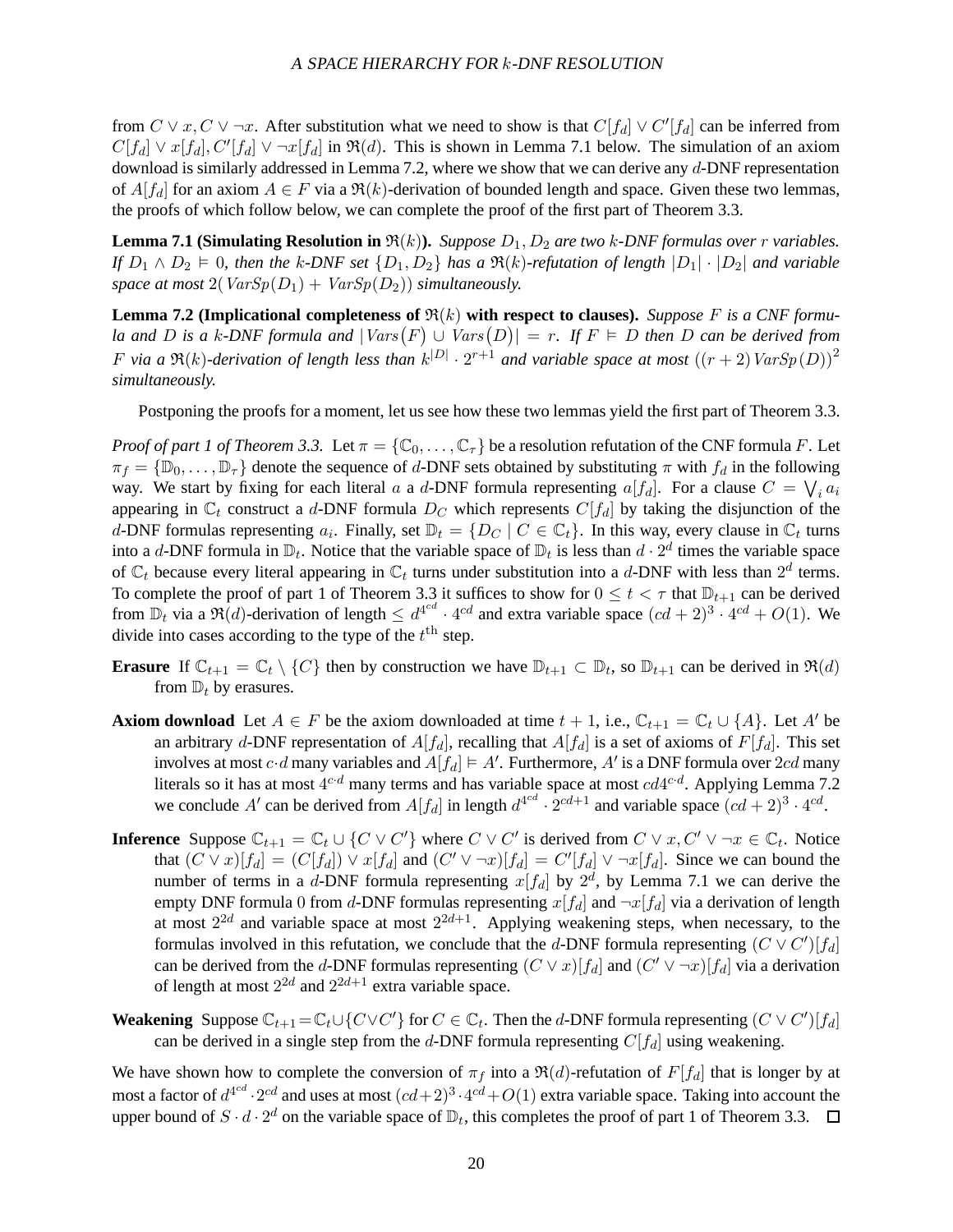It remains to prove Lemmas 7.1 and 7.2. We attend to them in order.

*Proof of Lemma 7.1.* First we claim that for every term  $T \in D_1$  and for every term  $T' \in D_2$  we have

$$
T' \cap \{\neg a | a \in T\} \neq \emptyset. \tag{30}
$$

To see this, assume by way of contradiction that (30) fails to hold for  $T \in D_1$  and  $T' \in D_2$ . Consider the minimal restriction  $\rho$  that satisfies T. We see that  $\rho$  satisfies  $D_1$  and can be extended to an assignment that satisfies T' as well, contradicting the assumption  $D_1 \wedge D_2 \models 0$ .

The refutation of  $\{D_1, D_2\}$  proceeds by sequentially removing from  $D_1$  all its terms. Let T be a term of  $D_1$  that we wish to remove. By (30) each term  $T' \in D_2$  contains a literal  $\neg a$  such that  $a \in T$ . Apply  $\wedge$ elimination to replace T' by  $\neg a$ . Repeating this process for each term  $T' \in D_2$  we derive from  $D_2$  in extra variable space at most  $VarSp(D_2)$  the clause  $\bigvee_{a \in T} \neg a$ . Resolve this clause with  $D_1$  to remove T. This step requires extra variable space at most  $VarSp(D_1) + VarSp(D_2)$ . Repeat the process for all  $T \in D_1$  to obtain the empty DNF. This process required variable space at most  $2(VarSp(D_1) + VarSp(D_2))$  and the refutation length is  $|D_1| \cdot |D_2|$  so the lemma follows.  $\Box$ 

*Proof of Lemma 7.2.* Roughly speaking, we derive from F in resolution a set of clauses that is equivalent to the k-DNF formula D. From this set of clauses we derive D using a sequence of  $\wedge$ -introduction inference rule applications. The key idea is to do all of this in a space-efficient manner by deriving the clauses one by one in a particular order and "merging" each derived clause into a DNF formula that, at the end of this process, turns out to be D. Details follow.

Denote  $|D|$  by s. Suppose  $D = \bigvee_{i=1}^{s} \bigwedge_{j=1}^{k_i} a_{i,j}$  where  $k_i \leq k$  and  $a_{i,j}$  denotes a literal (belonging to a set of  $r$  variables). By the distributivity of disjunction over conjunction,  $D$  is equivalent to the CNF formula

$$
G_D := \bigwedge_{j_1, \dots, j_s \in [k_1] \times \dots \times [k_s]} \bigvee_{i=1}^s a_{i,j_i} .
$$
 (31)

Each clause of  $G_D$  is implied by F because otherwise there would be an assignment satisfying F but falsifying  $G_D$ , thereby falsifying D as well, in contradiction to the assumption  $F \models D$ . By the implicational completeness of resolution (Proposition 2.5) there is a resolution derivation of each clause of  $G_D$  from F. This derivation has length less than  $2^{r+1}$  and space at most  $(r+2)^2$  because it involves at most r variables. We now show how to construct D from the clauses of  $G_D$ .

For  $s' \in [s]$  and  $\vec{j} = (j_{s'+1}, \dots, j_s) \in [k_{s'+1}] \times \dots \times [k_s]$ , let

$$
D_{s',\vec{j}} = \left(\bigvee_{i=1}^{s'} \bigwedge_{j=1}^{k_i} a_{i,j}\right) \vee \bigvee_{i=s'+1}^{s} a_{i,j_i} . \tag{32}
$$

We prove by induction on  $s' \geq 0$  that  $D_{s', \vec{j}}$  can be derived in variable space

$$
\left( (r+2)(VarSp(D_{s',\vec{j}})) \right)^2 = \left( (r+2) \left( \sum_{i=1}^{s'} k_i + (s - s') \right) \right)^2 \tag{33}
$$

and length less than  $k^{s'}2^{r+1}$ . The base case ( $s' = 0$ ) follows from the discussion in the previous paragraph because  $D_{0,\vec{j}}$  is a single clause that is implied by F. For the inductive step assume the claim holds for  $s' - 1$ . We show how to derive, for  $k' = 1, \ldots, k_{s'}$ , the formula

$$
D'_{k'} := \left(\bigvee_{i=1}^{s'-1} \bigwedge_{j=1}^{k_i} a_{i,j}\right) \vee \left(\bigwedge_{j=1}^{k'} a_{s',j}\right) \vee \bigvee_{i=s'+1}^{s} a_{i,j_i}
$$
(34)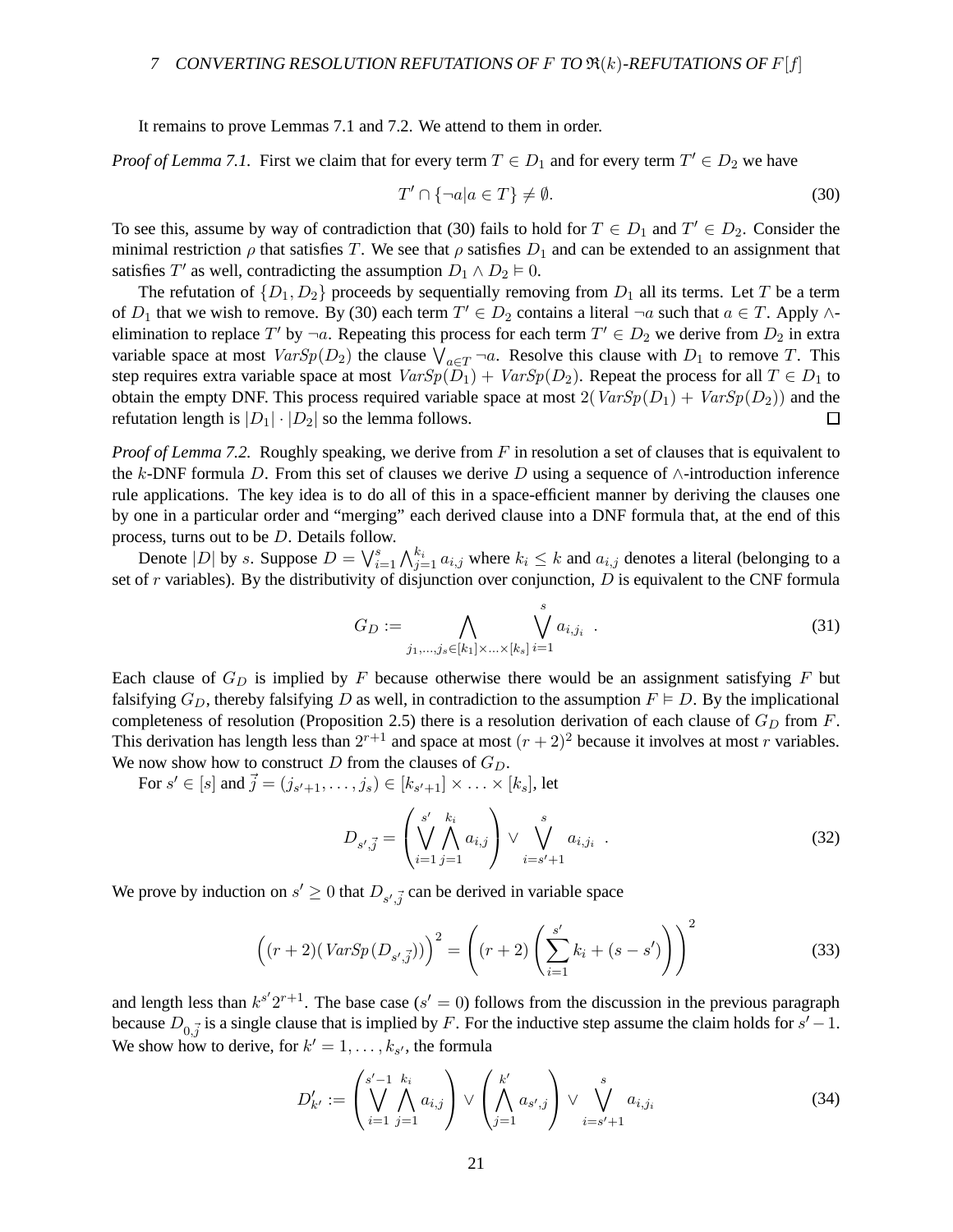in length less than  $k' k^{s'-1} 2^{r+1}$  and variable space

$$
((r+2)(VarSp(D'_{k'})))^{2} = \left((r+2)\left(\sum_{i=1}^{s'-1}k_{i} + k' + (s - s')\right)\right)^{2}.
$$
 (35)

This is shown by induction on  $k' \ge 1$ . For  $k' = 1$  notice (34) is nothing but  $D_{s'-1,(1,j_{s'+1},...,j_s)}$  so by the inductive hypothesis with respect to  $s' - 1$  it can be derived in length less than  $k^{s'-1}2^{r+1}$  and variable space

$$
\left( (r+2) \left( \sum_{i=1}^{s'-1} k_i + (s - (s'-1)) \right) \right)^2 = \left( (r+2) \left( \sum_{i=1}^{s'-1} k_i + k' + (s - s') \right) \right)^2 \tag{36}
$$

For the inductive step assume we have derived  $D'_{k'}$  using at most the variable space stated in (35). Erase all formulas in the memory but for  $D'_{k'}$  and notice this remaining formula has variable space

$$
\sum_{i=1}^{s'-1} k_i + k' + (s - s') \tag{37}
$$

Using the inductive hypothesis on  $s' - 1$  again, derive the DNF formula

$$
\left(\bigvee_{i=1}^{s'-1} \bigwedge_{j=1}^{k_i} a_{i,j}\right) \vee a_{s',k'+1} \vee \bigvee_{i=s'+1}^{s} a_{i,j_i}
$$
\n(38)

in variable space as in (36) and length less than  $k^{s'-1}2^{r+1}$ . Notice that the total variable space used is bounded by the sum given in (36) plus the sum in (37) (this latter space is required to save the formula  $D'_{k'}$ ) so the combined variable space is at most

$$
\left( (r+2) \left( \sum_{i=1}^{s'-1} k_i + (s - (s'-1)) \right) \right)^2 + \sum_{i=1}^{s'-1} k_i + k' + (s - s')
$$
  

$$
\leq \left( (r+2) \left( \sum_{i=1}^{s'-1} k_i + (k'+1) + (s - s') \right) \right)^2.
$$
 (39)

Now combine  $D'_{k'}$  and (38) using a single  $\wedge$ -introduction step to obtain  $D_{k'+1}$ . We see that  $D_{k'+1}$  can be derived in variable space bounded by (36) and length less than  $k'k^{s'-1}2^{r+1}$ . Summing over  $k'=1,\ldots,k$ we conclude that the derivation of  $D_{s'+1,\vec{j}}$  is of length less than  $k \cdot k^{s'-1} 2^{r+1}$  and variable space

$$
\left( (r+2) \left( \sum_{i=1}^{s'+1} k_i + (s - (s'+1)) \right) \right)^2 \tag{40}
$$

as claimed. Setting  $s' = s$  and noticing  $VarSp(D) = \sum_{i=1}^{s} k_i$  completes the proof of the lemma.  $\Box$ 

## **8 Concluding Remarks**

We conclude the paper with a brief discussion of some remaining open questions.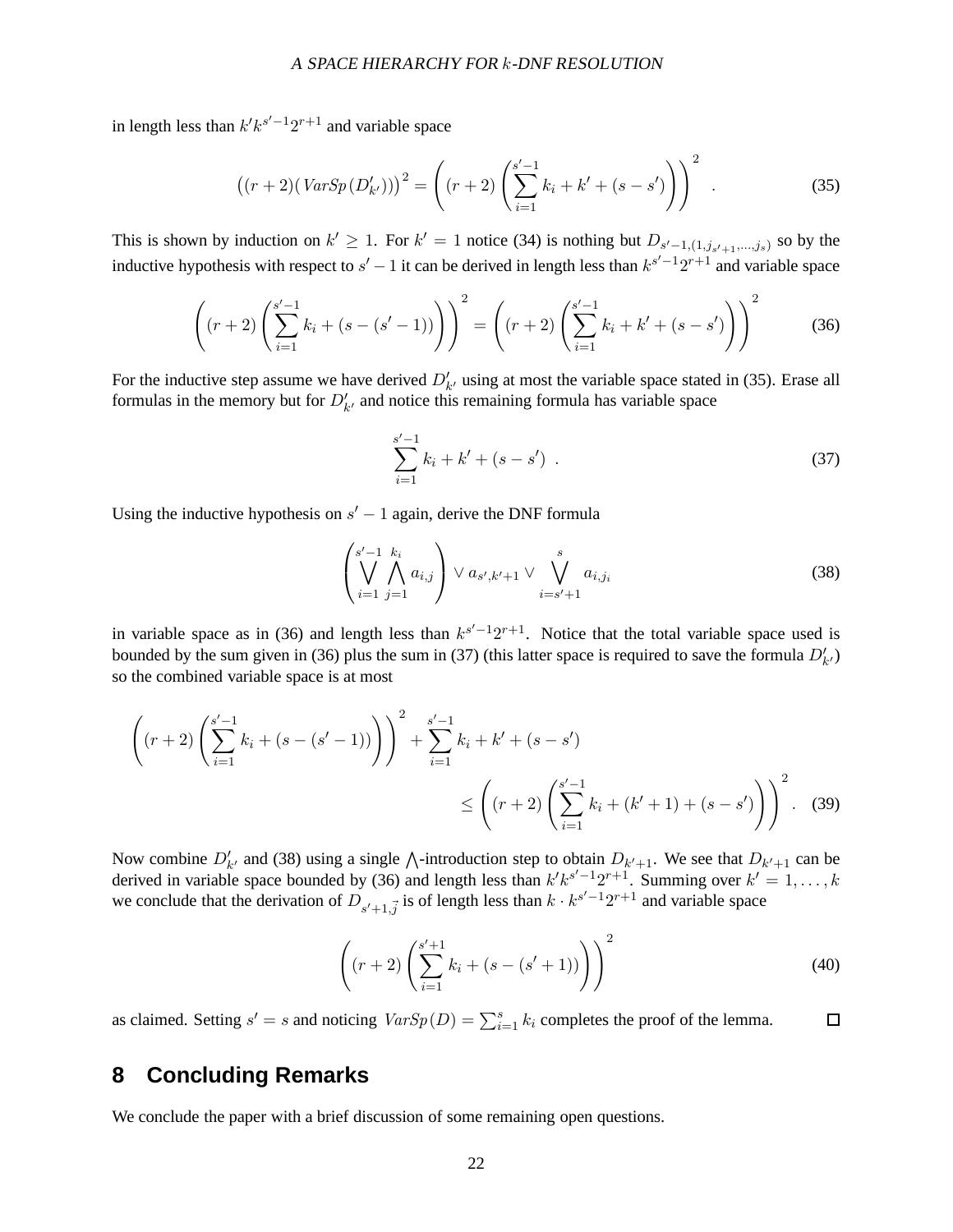#### REFERENCES

**A stronger space separation for k-DNF resolution** We have proven a strict separation between k-DNF resolution and  $(k+1)$ -DNF resolution by exhibiting for every fixed k a family of CNF formulas of size *n* that require space  $\Omega$  ( $\sqrt[k+1]{n/\log n}$ ) for any k-DNF resolution refutation but can be refuted in constant space in  $(k+1)$ -DNF resolution. This shows that the family of  $\Re(k)$  proof systems form a strict hierarchy with respect to space.

As has been said above, however, we have no reason to believe that the lower bound for  $\Re(k)$  is tight. In fact, it seems reasonable that a tighter analysis should be able to improve the bound to at least  $\Omega(\sqrt[k]{n/\log n})$ and possibly even further. The only known *upper* bound on the space needed in  $\Re(k)$  for these formulas is the  $O(n/\log n)$  bound that is easily obtained for standard resolution. Closing, or at least narrowing, the gap between  $\Omega\left(\sqrt[k+1]{n/\log n}\right)$  and  $O(n/\log n)$  is hence an open question.

**Understanding minimally unsatisfiable** k-DNF sets It seems that the problem of getting better lower bounds on space for k-DNF resolution is related to the problem of better understanding the structure of minimally unsatisfiable sets of k-DNF formulas. Although the correspondence is more intuitive than formal, it would seem that progress on this latter problem would probably translate into sharper lower bounds for  $\Re(k)$  as well. The reason for this hope is that the asymptotically optimal results for standard resolution in [BSN08, BSN09] can in some sense be seen to follow from (the proof technique used to obtain) the tight bound for CNF formulas in Theorem 1.1.

What we are able to prove in this paper is that any minimally unsatisfiable k-DNF set  $\mathbb D$  (for k a fixed constant) must have at least  $O(\sqrt[k+1]{|D|})$  variables (Theorem 3.5) but we have no constructions of such sets with more than  $\Omega(|\mathbb{D}|)$  variables (Lemma 3.6). This appears to be a natural and interesting combinatorial problem in its own right, and it would be very nice to improve the upper and/or lower bound.

**Generalizations to other proof systems** Our previous paper [BSN09] presented the "substitution space theorem" for resolution as a way of lifting lower bounds on the number of variables (i.e., support size) to lower bounds on (clause) space. In this paper, we extend this result by lifting lower bounds on the number of variables *in resolution* to lower bounds on formula space in the *much stronger* k*-DNF resolution proof systems*. It is a natural question to ask whether our techniques can be extended to other proof systems as well.

We remark that the translation in Section 4 of refutations of substitution formulas in some other proof system  $P$  via projection to resolution refutations of the original formula seems extremely generic and robust in that it does not at all depend on which derivation rules are used by  $P$  nor on the class of formulas with which  $P$  operates. The only place where the particulars of the proof system come into play is when we actually need to analyze the content of the proof blackboard. As described in the introduction, this happens at some critical point in time when we know that the blackboard of our translated (projected) resolution proof mentions a lot of variables, and want to argue that this implies that the blackboard of the  $P$ -proof must contain a lot of formulas (or possibly some other resource that we want to lower-bound in  $\mathcal{P}$ ). This part of the analysis is the (essentially tight) result for resolution in [BSN09, Theorem 3.12] and the (likely not tight) bound for k-DNF sets in Lemma 4.3 in this paper. Any corresponding result for some other proof system  $\mathcal P$ would translate into lower bounds for  $P$  in terms of lower bounds on variable support size in resolution.

## **References**

[AB04] Albert Atserias and Maria Luisa Bonet. On the automatizability of resolution and related propositional proof systems. *Information and Computation*, 189(2):182–201, March 2004.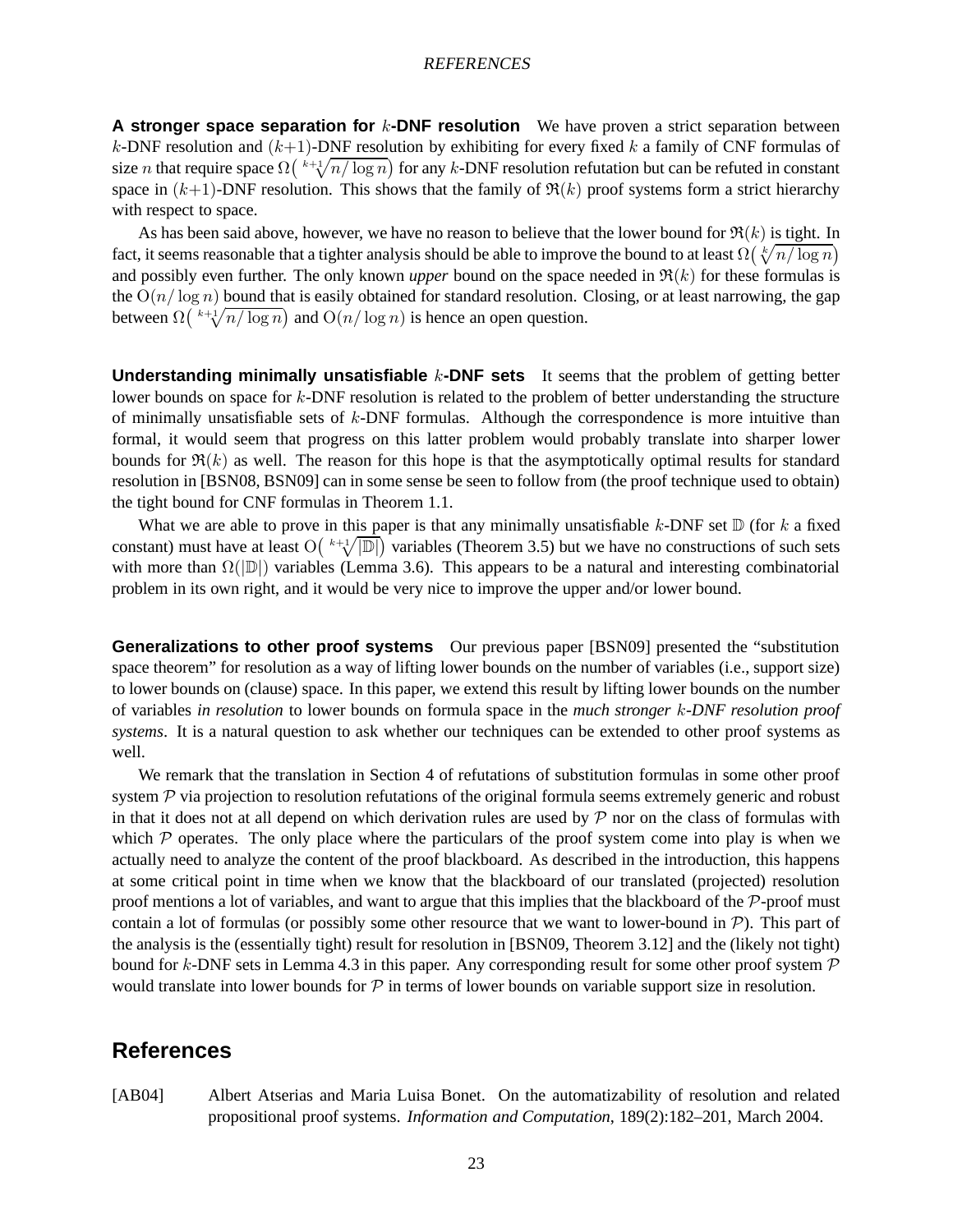### <sup>A</sup> SPACE HIERARCHY FOR k-DNF RESOLUTION

- [ABE02] Albert Atserias, Maria Luisa Bonet, and Juan Luis Esteban. Lower bounds for the weak pigeonhole principle and random formulas beyond resolution. *Information and Computation*, 176(2):136–152, August 2002.
- [ABSRW02] Michael Alekhnovich, Eli Ben-Sasson, Alexander A. Razborov, and Avi Wigderson. Space complexity in propositional calculus. *SIAM Journal on Computing*, 31(4):1184–1211, 2002.
- [Ajt88] Mikl´os Ajtai. The complexity of the pigeonhole principle. In *Proceedings of the 29th Annual IEEE Symposium on Foundations of Computer Science (FOCS '88)*, pages 346–355, October 1988.
- [AL86] Ron Aharoni and Nathan Linial. Minimal non-two-colorable hypergraphs and minimal unsatisfiable formulas. *Journal of Combinatorial Theory*, 43:196–204, 1986.
- [Ale05] Michael Alekhnovich. Lower bounds for k-DNF resolution on random 3-CNFs. In *Proceedings of the 37th Annual ACM Symposium on Theory of Computing (STOC '05)*, pages 251–256, May 2005.
- [BET01] Sven Baumer, Juan Luis Esteban, and Jacobo Torán. Minimally unsatisfiable CNF formulas. *Bulletin of the European Association for Theoretical Computer Science*, 74:190–192, June 2001.
- [Bla37] Archie Blake. *Canonical Expressions in Boolean Algebra*. PhD thesis, University of Chicago, 1937.
- [BS02] Eli Ben-Sasson. Size space tradeoffs for resolution. In *Proceedings of the 34th Annual ACM Symposium on Theory of Computing (STOC '02)*, pages 457–464, May 2002.
- [BSG03] Eli Ben-Sasson and Nicola Galesi. Space complexity of random formulae in resolution. *Random Structures and Algorithms*, 23(1):92–109, August 2003.
- [BSN08] Eli Ben-Sasson and Jakob Nordström. Short proofs may be spacious: An optimal separation of space and length in resolution. In *Proceedings of the 49th Annual IEEE Symposium on Foundations of Computer Science (FOCS '08)*, pages 709–718, October 2008.
- [BSN09] Eli Ben-Sasson and Jakob Nordström. Understanding space in resolution: Optimal lower bounds and exponential trade-offs. Technical Report TR09-034, Electronic Colloquium on Computational Complexity (ECCC), March 2009.
- [BSW01] Eli Ben-Sasson and Avi Wigderson. Short proofs are narrow—resolution made simple. *Journal of the ACM*, 48(2):149–169, March 2001.
- [CR79] Stephen A. Cook and Robert Reckhow. The relative efficiency of propositional proof systems. *Journal of Symbolic Logic*, 44(1):36–50, March 1979.
- [CS88] Vašek Chvátal and Endre Szemerédi. Many hard examples for resolution. *Journal of the ACM*, 35(4):759–768, October 1988.
- [DLL62] Martin Davis, George Logemann, and Donald Loveland. A machine program for theorem proving. *Communications of the ACM*, 5(7):394–397, July 1962.
- [DP60] Martin Davis and Hilary Putnam. A computing procedure for quantification theory. *Journal of the ACM*, 7(3):201–215, 1960.